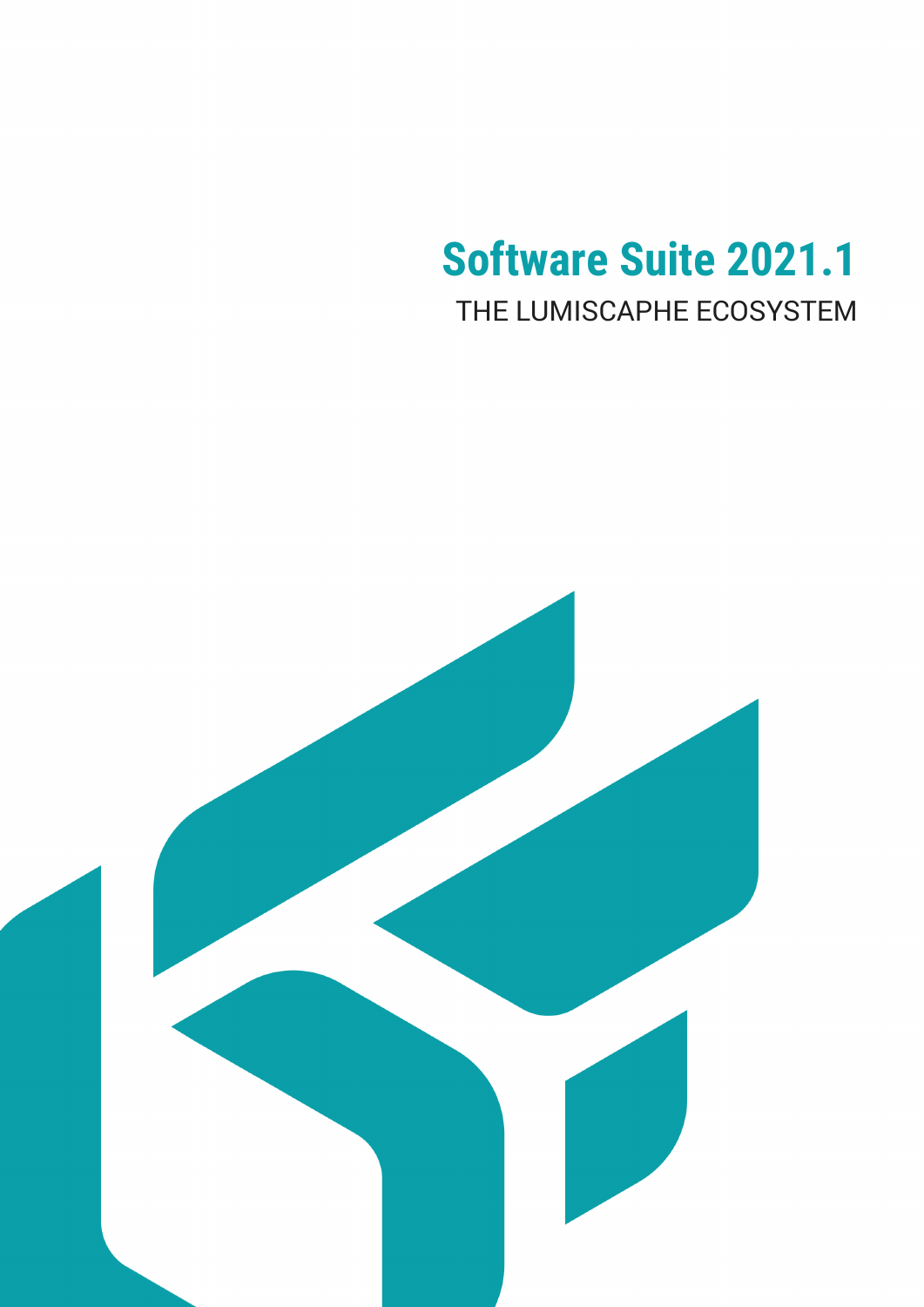# **TABLE OF CONTENTS**

| Compatibility of the P3D format between different versions of Patchwork 3D  23 |  |
|--------------------------------------------------------------------------------|--|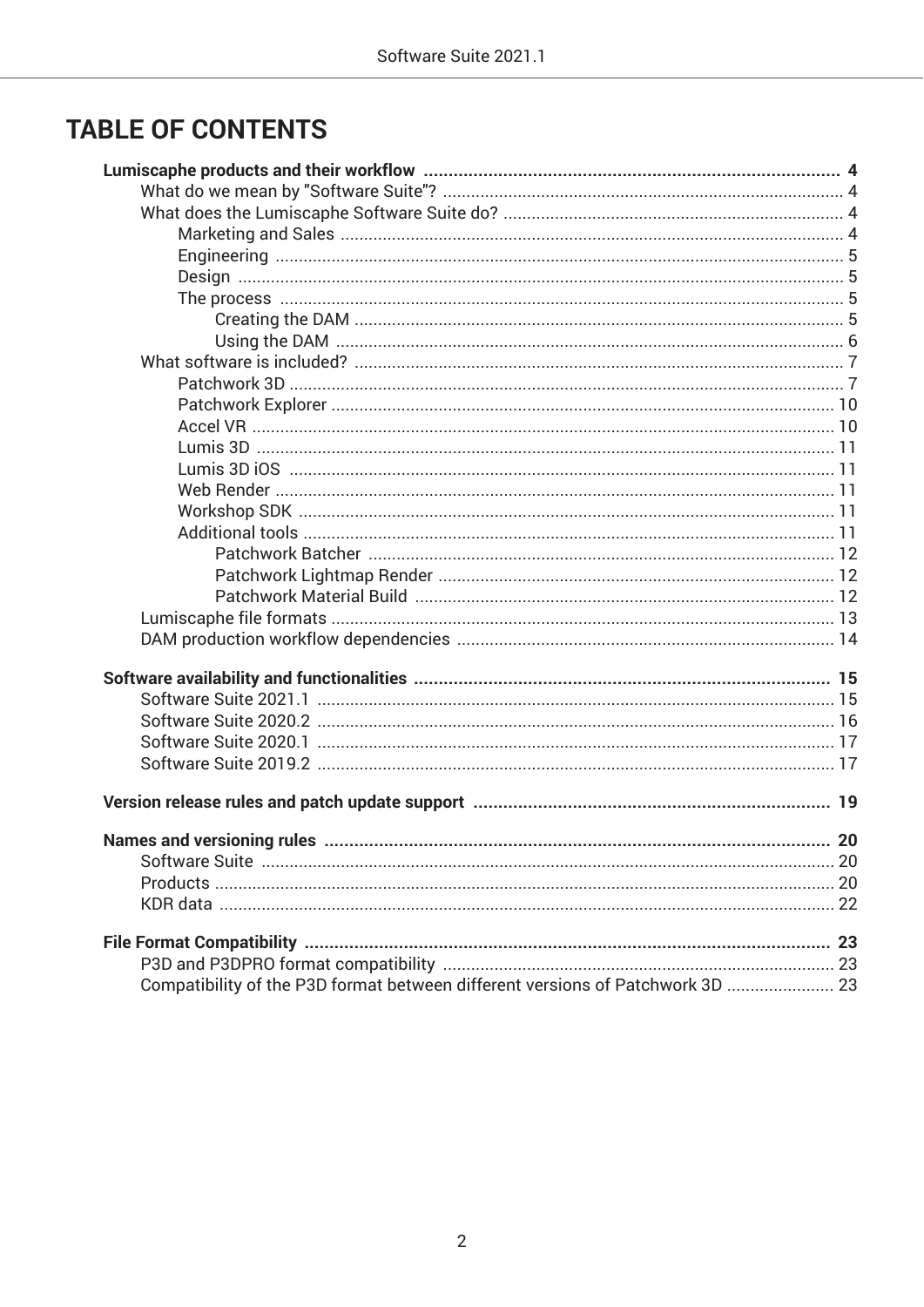Version: 20210412.0348

© Lumiscaphe SA, 2001-2021

Headquarters:

Espace France 4 voie Romaine 33610 Canéjan France

Documentation lead: P. Peyrevidal

Reproduction, extraction, presentation, alteration, modification, or use, whether in whole or in part, of this documentation or of any of its elements whatsoever, by whatever means or for whatever purpose, and more generally any act that has not been explicitly authorized by Lumiscaphe are strictly forbidden and subject to prosecution.

Trademarks, brands, brand names, service marks, logos, and other distinctive symbols displayed in this documentation are property of their respective owners and are protected by French and European legislation, as well as by other applicable legislation. All unauthorized use or reproduction is strictly prohibited.



#### **WARNING**

This document is for strictly confidential use and should not be redistributed without prior written agreement of Lumiscaphe.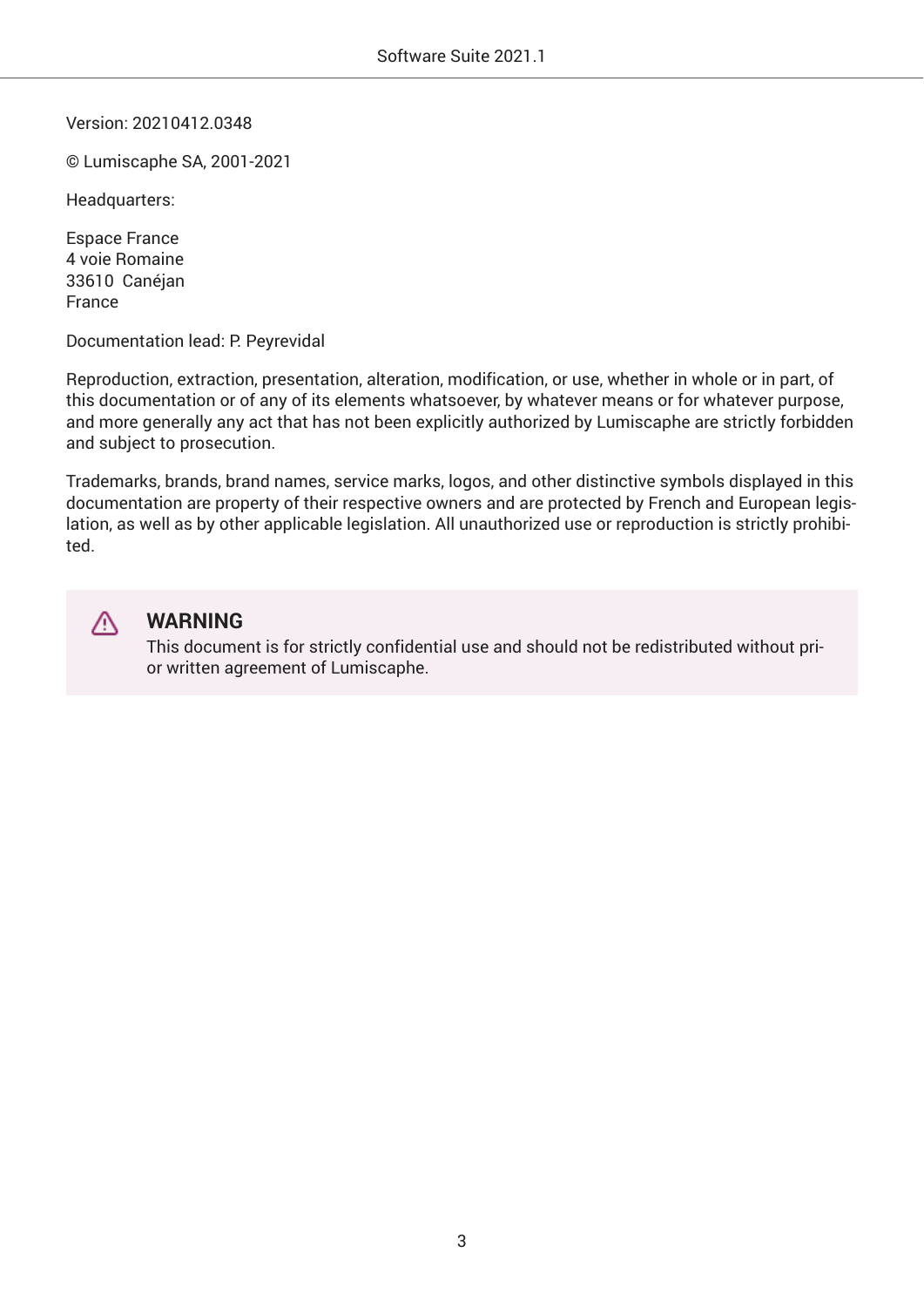# <span id="page-3-0"></span>**LUMISCAPHE PRODUCTS AND THEIR WORKFLOW**

This chapter aims to explain the added value of the use of all of our products, of digital continuity.

## **What do we mean by "Software Suite"?**

A Software Suite corresponds to all of the software designed to function together. This software is grouped together by an official Software Suite version.

Example: The Enterprise Software Suite 2018 update A includes Patchwork 3D 2018.1, Accel VR 2018.1, Lumis 3D 2018.1, etc...

|                           | <b>Enterprise Suite</b> | <b>Community Suite</b> | <b>Premium Suite</b> |
|---------------------------|-------------------------|------------------------|----------------------|
| Patchwork 3D              |                         |                        |                      |
| <b>Patchwork Explorer</b> |                         |                        |                      |
| Accel VR                  |                         |                        |                      |
| Lumis 3D                  |                         |                        |                      |
| Lumis 3D iOS              |                         |                        |                      |
| Web Render                |                         |                        |                      |
| <b>Workshop SDK</b>       |                         |                        |                      |

### **What does the Lumiscaphe Software Suite do?**

Lumiscaphe's Software Suite implements photorealistic visualization and manipulation of products, without having to rely on a physical object that may not yet exist.

Lumiscaphe's 3D prototype, called a Digital Aspect Mockup (DAM) helps solve problems related to analysis or to visualization where there is a need to take into account the final appearance of a product before the product can be placed before the person who needs to evaluate it.

By using a photorealistic 3D prototype, a company can resolve a variety of issues.

### **Marketing and Sales**

- Provide material to support sales to showcase configurable 3D products to the needs of prospects/ customers.
- Produce images, videos, and other marketing assets, from very large ads to animated publicity spots.
- Display all of the variants of a product, even when a point of sale cannot have all of them in stock .
- Reassure the consumer by giving him the ability to visualize the chosen options (colors, customization, ergonomy...)
- Sell online by using a 3D configurator of products (selected and customized by the customer).
- Allow customers to customize their product without intervention or by limiting the intervention of the design office (text, engraving or printing styles, positions, ...)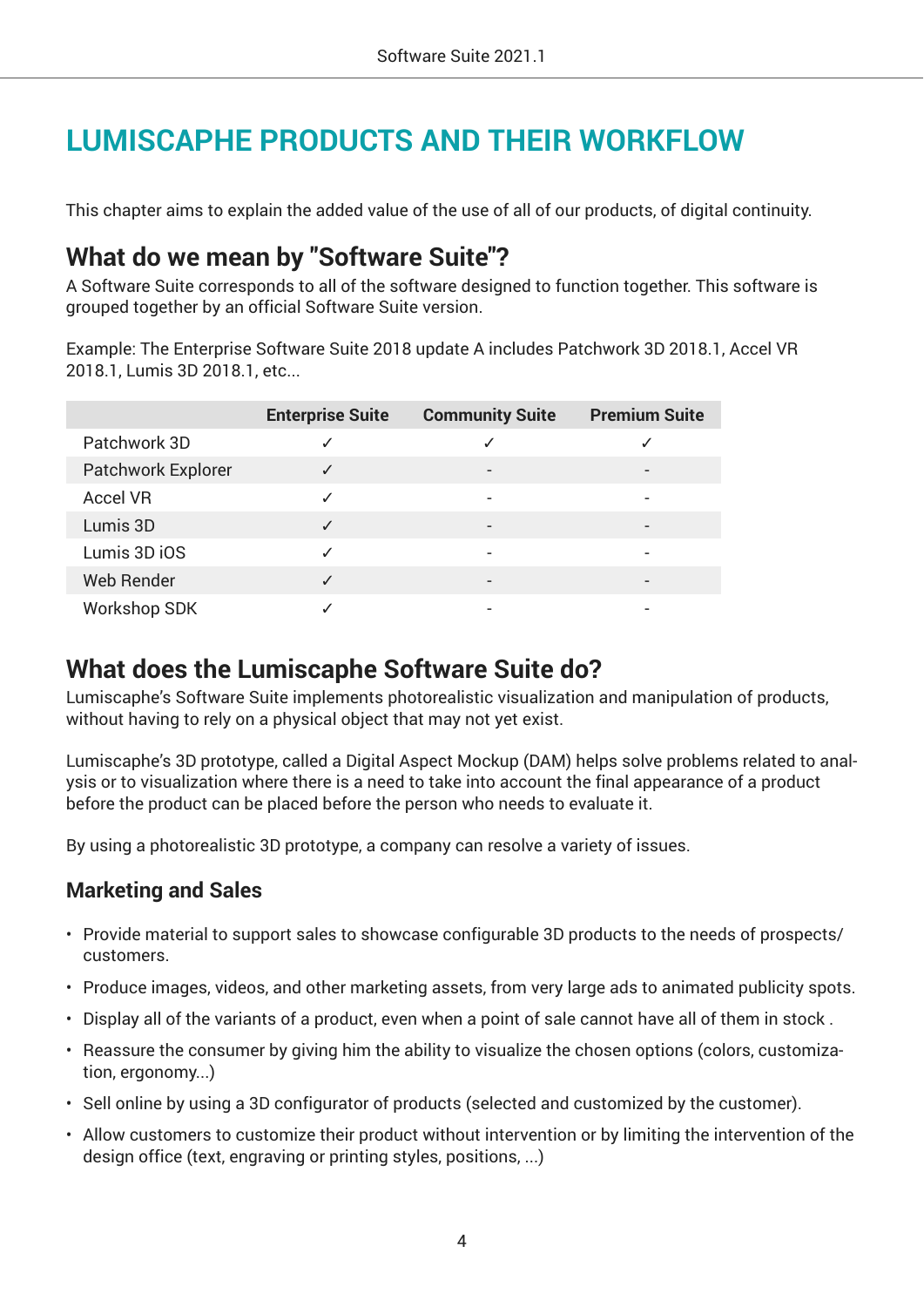### <span id="page-4-0"></span>**Engineering**

- Build digital services to share the DAM in all departments of the company.
- Reduce costs by producing few or no physical prototypes
- Analyze certain design elements that require the accurate perception of volumes and aspects
- Have decision-makers validate final aspects before production

### **Design**

- Reduce delays in design by shorter validation cycles
- Facilitate creativity in design teams

The DAM is the only 3D prototype that is designed to meet company-level challenges. A single DAM can be used by different departments to meet entirely unrelated challenges.

When the use of a DAM is optimized, it also encourages data sharing between different departments in the company.

### **The process**

The Software Suite is implicated in multiple points in the product lifecycle, from design to sales.

### **Creating the DAM**



Lumiscaphe's Software Suite creates a 3D prototype based on a modelization created in separate software earlier in the process.

This modelization can be composed of surfaces, such as when created for product design or product creation purposes. The Software Suite imports commonly used formats: SolidWorks, Alias, Rhino…

When the model comes from an engineering department and is composed of geometries, it is imported in a CAD format. The Software Suite supports NURBS formats and part-assembly formats (Nx, Creo, Catia…)

Once imported, work is done on a model to improve how it is rendered and to allow it to accept materials, cinematic structures, or a configuration system. Examples of workflow steps include:

- Moving surfaces in the 3D world in order to position or orient them differently,
- Duplicating a surface, possibly symmetrically,
- Moving a surface to a different geometry layer,
- Modifying the tessellation of a surface,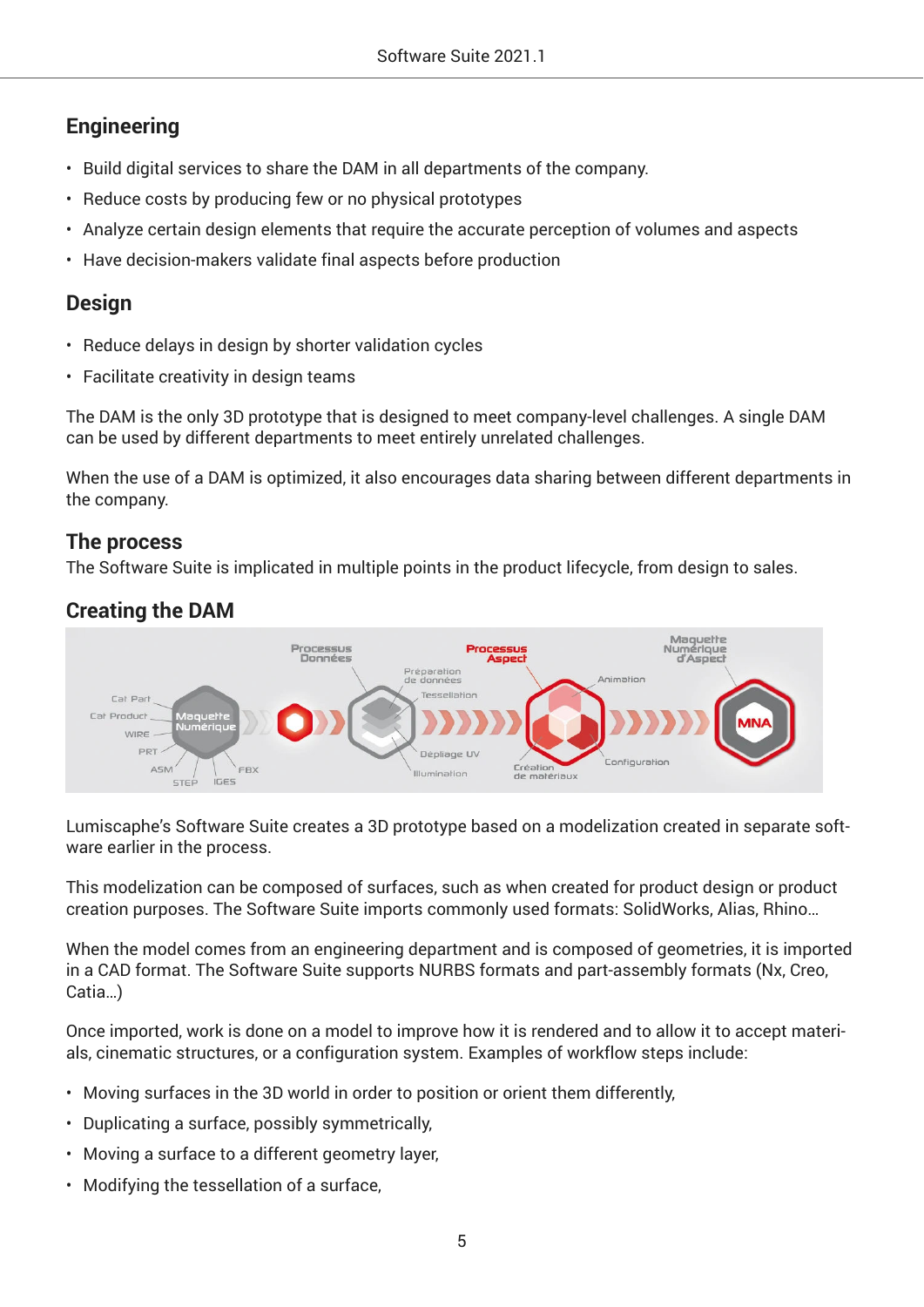- <span id="page-5-0"></span>• Modifying the UV mapping of a surface,
- Associating a surface to a cinematic helper to be able to animate it,
- Adding lighting to the model,
- Creating a material and assigning it to a surface,
- Importing textures and using them as backgrounds, texture/depth, or as material patterns,
- Using materials to create the product's shadow,
- Using materials to create reflective or transparent surfaces,
- Adding a lighting environment,
- Using a lighting environment as an image projected onto a skydome,
- Placing cameras,
- Adding backgrounds, overlays, and 2D post-processing,
- Adding configurability:
	- Setting up geometry, position, lighting, environment, and aspect layers,
	- Creating configuration rules that indicate when each layer is visible,
	- Saving certain combinations of rule activations (and therefore combinations of visible layers) as bookmarks.
- Adding real-time lighting to a product,
- Animating the product,
- Creating a raytracing render of the product to underline the realism wherever reflections and refractions of light are present,
- Generating high definition videos and images,
- Exporting the product to use it in the views and other Lumiscaphe applications.

### **Using the DAM**

This section lists some of the principal uses of the DAM in the main industries represented by Lumiscaphe's clients.

#### **Aeronautics**

In the aeronautics industry, aircraft seat manufacturers and cabin design creators use the Lumiscaphe Suite for:

- Product design
- Pre-sales
- Validation cycles with clients and prospects

#### **Automotive**

In the automotive industry, the Lumiscaphe suite is used:

- By color and trim departments to create concept cars or to create a series of vehicles
- By design and engineering departments to approve the vehicle look
- By communication and marketing departments to provide visuals for catalogs and websites, including those used in 3D configurators.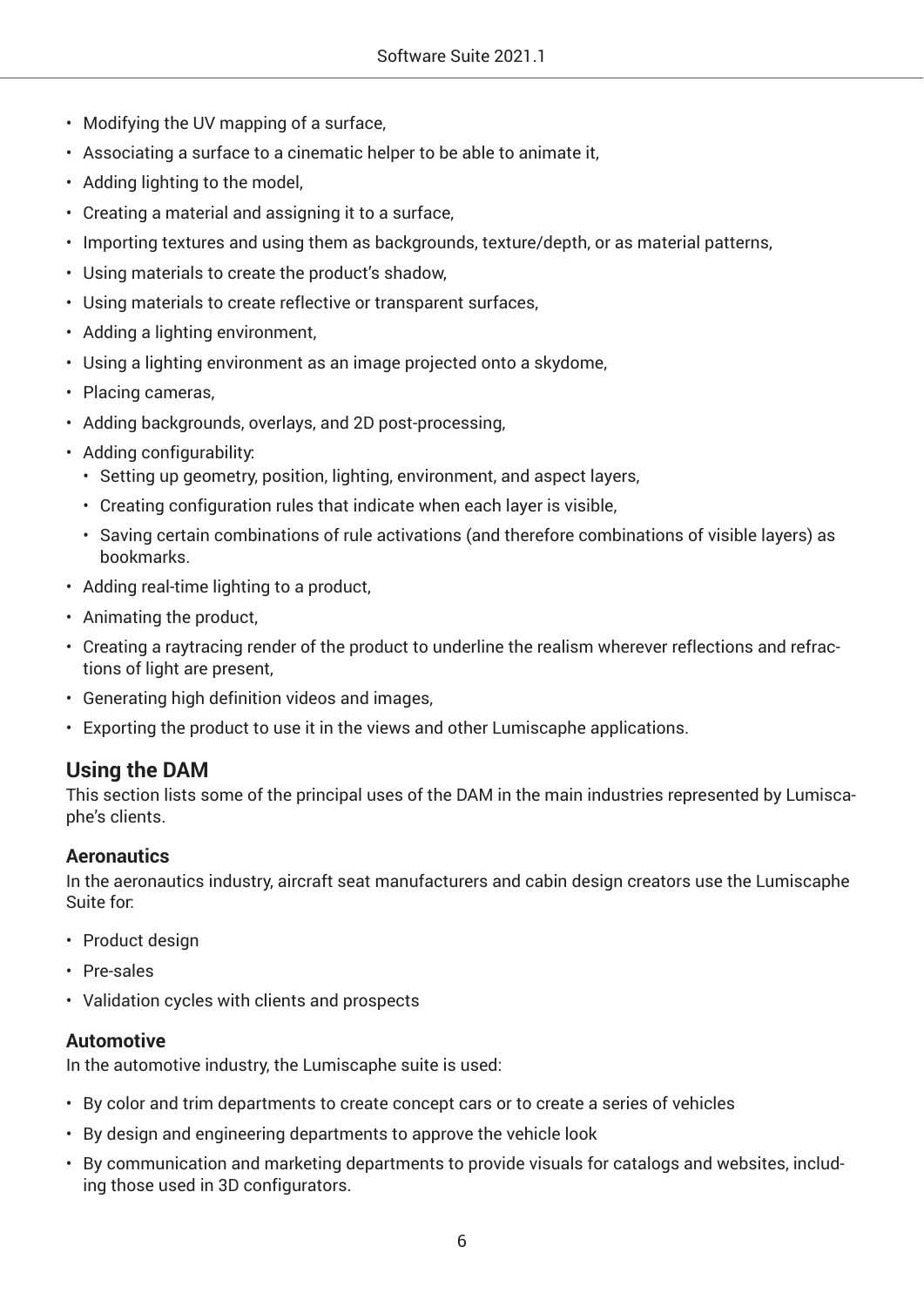### <span id="page-6-0"></span>**Design Studios**

Design studios use the Lumiscaphe suite to:

- Obtain a very realistic preview of a design
- Evaluate perspectives and volumes in 3D, often using virtual reality

## **What software is included?**

The Software Suite is composed of multiple software, which play various roles.

### **Patchwork 3D**

From a raw CAD model, **Patchwork 3D Enterprise** provides information about the final appearance of a product. This appearance can include materials, lightings, animations, a realistic environment or configurable options.

**Patchwork 3D Community** is a free software intended for non-commercial use only.

**Premium 3D Patchwork**, meanwhile, can be used for commercial purposes. It uses the same features of Patchwork 3D Community plus Iray without limitations and technical support.

**TIP Patchwork 3D Community** or **Premium 3D Patchwork** needs a Lumiscaphe user account to be able to use it. The creation of the account is free.

**Patchwork Enterprise** offers all the functionalities of a 3D prototyping software.

In addition to the features of Patchwork 3D Enterprise, **Patchwork 3D Engineering** offers the ability to integrate into an industrial process. Often associated with existing product lifecycle management (PLM) or interoperability with existing digital process steps, Lumiscaphe offers flexibility beyond that of Patchwork 3D Enterprise through integration and development services so that Patchwork 3D Engineering can use existing digital data and processes to meet customer needs.

You will find below the features available depending on the chosen version of Patchwork 3D.

#### **Table 1. 3D Patchwork Versions**

| <b>Features</b> | Com-<br>munity | <b>Premium</b>              | <b>Enterprise</b>                   | <b>Feature explanation</b> |
|-----------------|----------------|-----------------------------|-------------------------------------|----------------------------|
| Licensing       |                |                             |                                     |                            |
| Pricing         | Free           | Annual<br>subscrip-<br>tion | Subscrip-<br>tion or Per-<br>manent | $\overline{\phantom{a}}$   |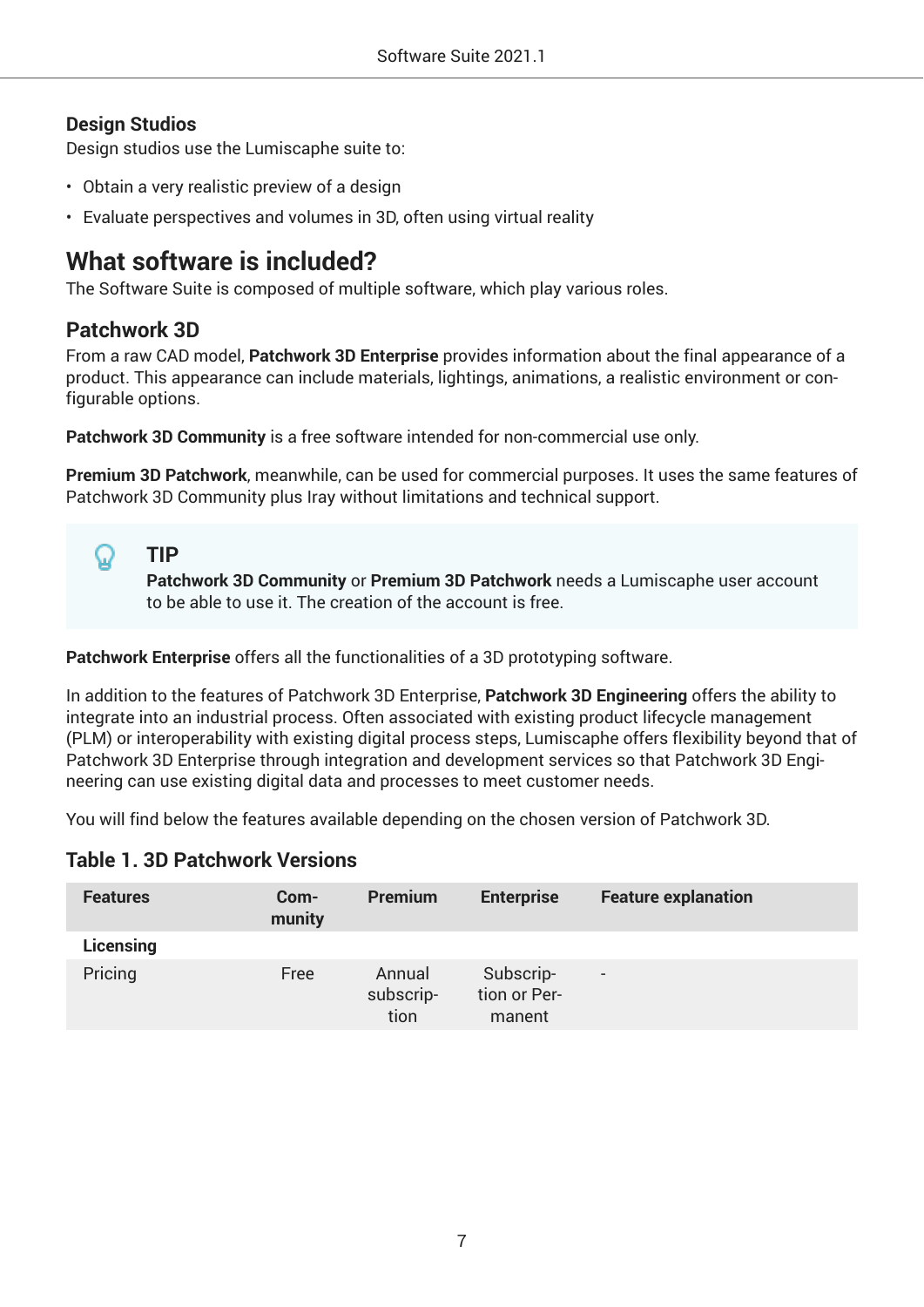| <b>Features</b>                                               | Com-<br>munity      | <b>Premium</b>                | <b>Enterprise</b>                          | <b>Feature explanation</b>                                                                                                                                                                                                                               |
|---------------------------------------------------------------|---------------------|-------------------------------|--------------------------------------------|----------------------------------------------------------------------------------------------------------------------------------------------------------------------------------------------------------------------------------------------------------|
| License                                                       | User                | User                          | Seat                                       | "User" license means that the<br>license is locked to your name,<br>regardless of the device you<br>are using. "Seat" license<br>means that the license is<br>locked to hardware such as a<br>computer, a network server, a<br>USB key, whoever uses it. |
| License term                                                  | Account<br>lifetime | Sub-<br>scription<br>duration | Annual,<br>Monthly,<br>Weekly, To-<br>kens | When the Patchwork 3D Premi-<br>um subscription expires, its li-<br>cense changes into a Patch-<br>work 3D Community license.                                                                                                                            |
| Perpetual license                                             |                     |                               | ✔                                          |                                                                                                                                                                                                                                                          |
| <b>Custom license</b><br>contract                             |                     |                               | $\checkmark$                               | Company contract, volume and<br>usage management.                                                                                                                                                                                                        |
| Offline use                                                   | ✔                   | ✔                             | $\checkmark$                               | Community version: maximum<br>72h offline<br>Enterprise version: nodelock,<br>USB key, token, borrowing from<br>a license server for several<br>days.                                                                                                    |
| Commercial use                                                |                     | ✔                             | ✔                                          | Non-commercial use includes:<br>evaluation, students, educa-<br>tion, hobbyists and enthusi-<br>asts.                                                                                                                                                    |
| Free Student Li-<br>cense                                     | ✔                   |                               | ✔                                          | For the Enterprise version with<br>a Lumi'School contract.                                                                                                                                                                                               |
| Lumi'School li-<br>cense                                      |                     |                               |                                            | For teachers, staff and stu-<br>dents.                                                                                                                                                                                                                   |
| 3D and rendering                                              |                     |                               |                                            |                                                                                                                                                                                                                                                          |
| <b>Real-time Digital</b><br><b>Aspect Mockup</b><br>rendering | ✔                   | ✔                             | ✔                                          | Dress the models with materi-<br>als, labels. Configure scenes<br>with realistic lighting, anima-<br>tion, post-processing effects,<br>overlays, etc.<br>OpenGL rendering and raytrac-<br>ing.                                                           |
| Product configura-<br>tion                                    |                     | ✔                             | ✔                                          | Configurable products for de-<br>sign review, product demon-<br>stration, online configurators,<br>etc.                                                                                                                                                  |
| <b>UV Unfolding</b><br>Workshop                               | ✔                   | ✔                             | ✔                                          |                                                                                                                                                                                                                                                          |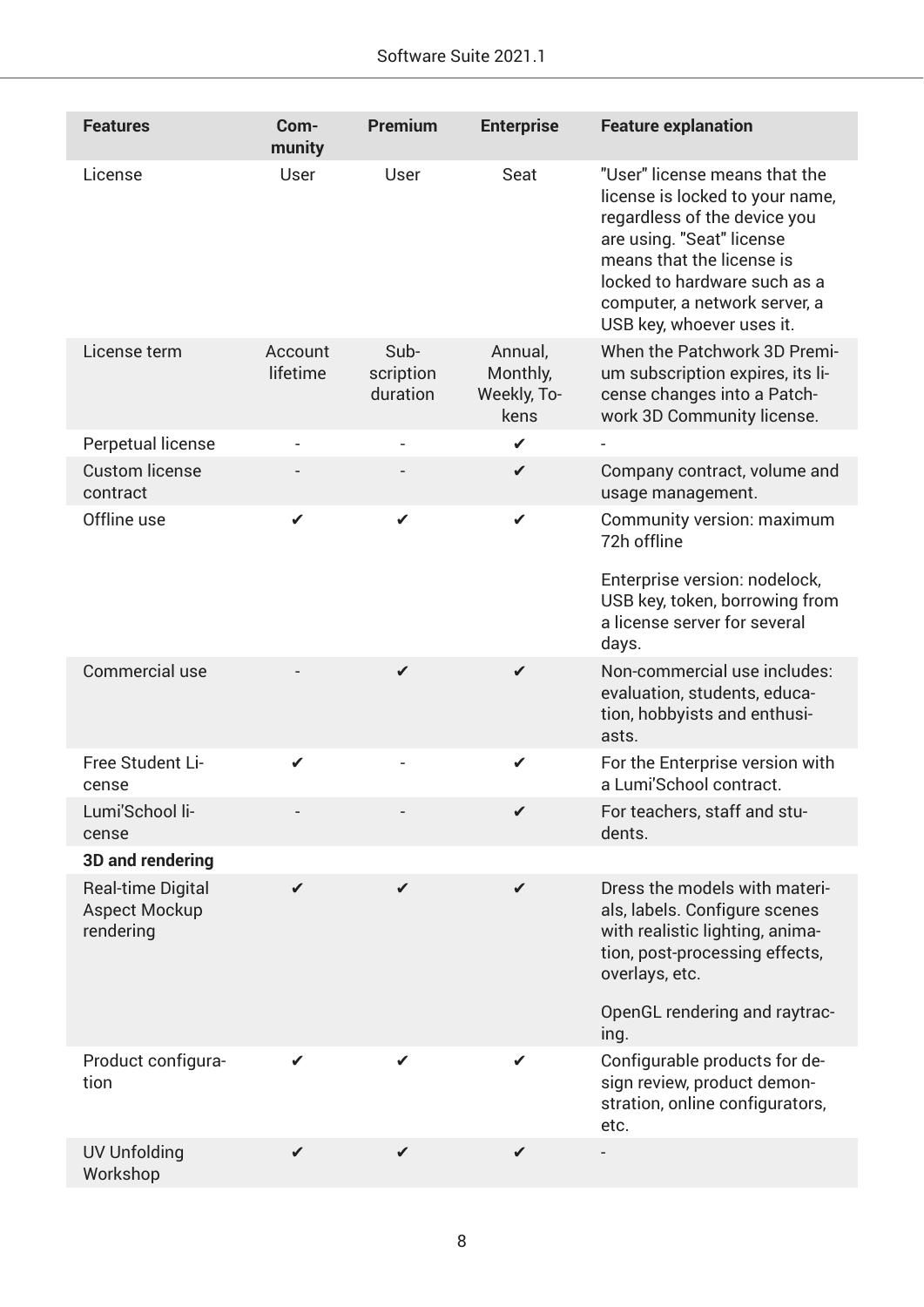| <b>Features</b>                                                        | Com-<br>munity           | Premium                  | <b>Enterprise</b>   | <b>Feature explanation</b>                                                                                                                                                                          |
|------------------------------------------------------------------------|--------------------------|--------------------------|---------------------|-----------------------------------------------------------------------------------------------------------------------------------------------------------------------------------------------------|
| Seams Workshop                                                         |                          |                          | ✔                   | $\overline{\phantom{a}}$                                                                                                                                                                            |
| Iray Rendering En-<br>gine                                             | ✔                        | ✔                        | ✔                   | Limited functions in Communi-<br>ty.<br>• Only one GPU supported<br>• No Iray Server connection<br>• No denoising filter<br>• No AxF materials supported<br>• Rendering limited to 4K UHD<br>format |
| <b>Materials and Car</b><br>Paint AxF, flakes<br>layer                 |                          |                          | ✔                   |                                                                                                                                                                                                     |
| <b>Importing</b>                                                       |                          |                          |                     |                                                                                                                                                                                                     |
| FBX, DXF, 3DS,<br>OBJ, STL                                             | ✔                        | ✔                        | $\checkmark$        | $\overline{\phantom{0}}$                                                                                                                                                                            |
| Rhino conversion<br>plugin                                             | ✔                        | ✔                        | $\checkmark$        | Get a Rhino model with just<br>one click.                                                                                                                                                           |
| IGES, STEP, ACIS<br>SAT, SolidWorks,<br>ProE/Creo, Catia<br>v4, v5, NX | ✔                        | ✔                        | ✔                   |                                                                                                                                                                                                     |
| Parasolid, Alias,<br>DC3D, SolidEdge,                                  | $\checkmark$             | $\checkmark$             | $\checkmark$        |                                                                                                                                                                                                     |
| <b>Exporting</b>                                                       |                          |                          |                     |                                                                                                                                                                                                     |
| FBX, OBJ                                                               |                          |                          | ✔                   |                                                                                                                                                                                                     |
| P3D XML, Ksc                                                           |                          |                          | ✔                   |                                                                                                                                                                                                     |
| <b>Ecosystem and in-</b><br>tegration                                  |                          |                          |                     |                                                                                                                                                                                                     |
| <b>HDR Light Studio</b>                                                | ✔                        | ✔                        | ✔                   |                                                                                                                                                                                                     |
| Scripting                                                              |                          |                          | ✔                   | Python user scripts                                                                                                                                                                                 |
| <b>SDK Workshop</b>                                                    |                          |                          | ✔                   | $C++$ and $C#$                                                                                                                                                                                      |
| Database format                                                        | Com-<br>muni-<br>ty .p3d | Com-<br>muni-<br>ty .p3d | Enter-<br>prise.p3d |                                                                                                                                                                                                     |
| <b>Format KDR</b>                                                      |                          |                          | $\checkmark$        | Digital aspect mock-up file for<br>web / mobile compatibility<br>with Accel VR and Lumis 3D.                                                                                                        |
| Distributed light-<br>map and raytrac-<br>ing textures                 |                          |                          | ✔                   | <b>Dedicated servers</b>                                                                                                                                                                            |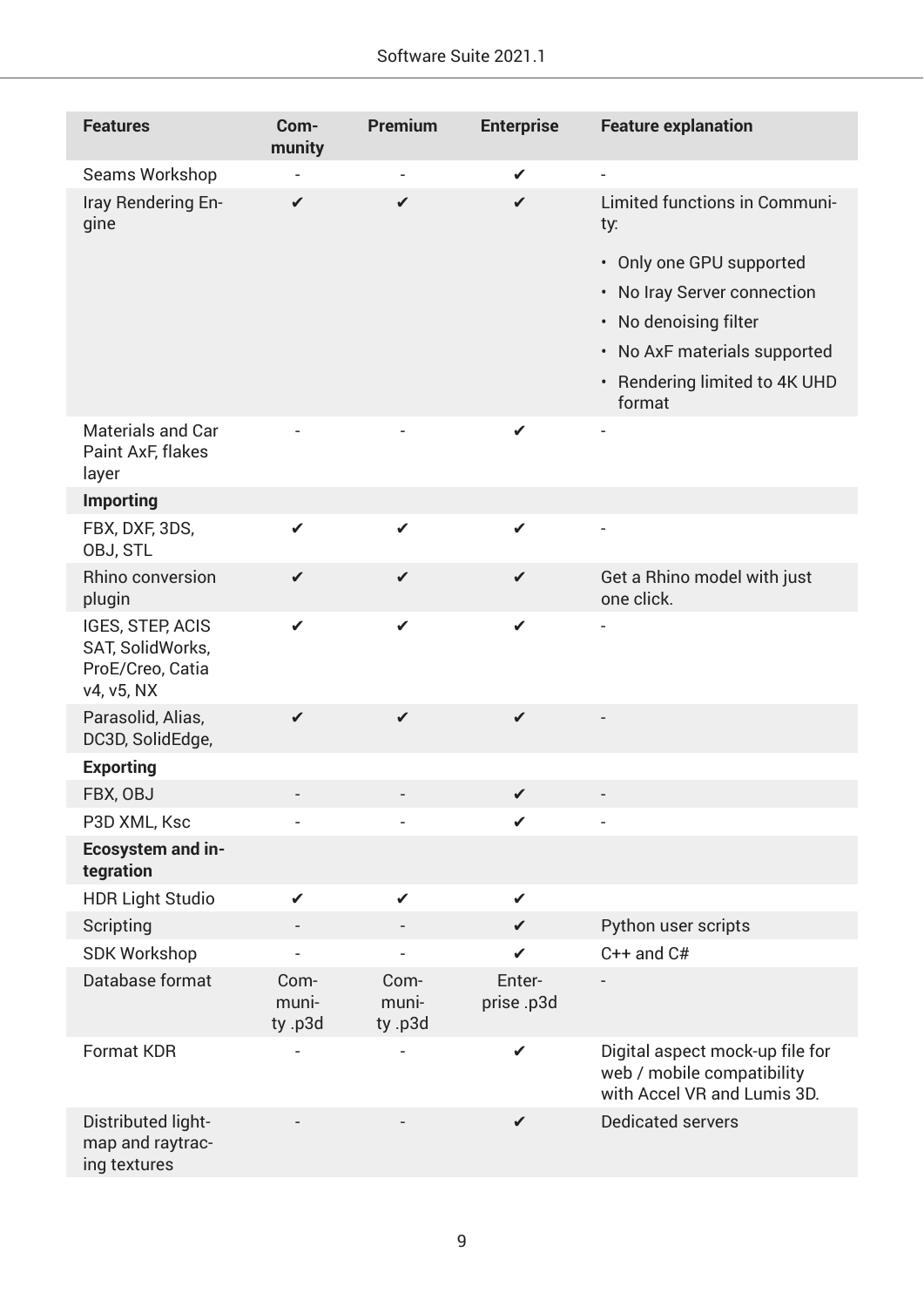<span id="page-9-0"></span>

| <b>Features</b>                    | Com-<br>munity | <b>Premium</b> | <b>Enterprise</b>          | <b>Feature explanation</b>                                                                                        |
|------------------------------------|----------------|----------------|----------------------------|-------------------------------------------------------------------------------------------------------------------|
| Industrial process<br>integration  |                |                | Option with<br>Engineering | Integrate Patchwork 3D into<br>the life cycle of your products<br>(PLM). Custom tools and serv-<br>ices provided. |
| <b>Training</b>                    |                |                |                            |                                                                                                                   |
| Online training                    | $\checkmark$   | $\checkmark$   | $\checkmark$               | Online tutorials, free webinar<br>sessions.                                                                       |
| Face-to-face train-<br>ing         |                |                | $\checkmark$               | At Lumiscaphe or on-site.                                                                                         |
| Support                            |                |                |                            |                                                                                                                   |
| <b>Online Community</b><br>support | $\checkmark$   | $\checkmark$   | $\checkmark$               | Via the online forum @ https://<br>forum.patchwork3d.com/                                                         |
| Online personal-<br>ized support   |                | $\checkmark$   | $\checkmark$               | <b>Confidential Customer Support</b><br>Portal.                                                                   |
| Direct support                     |                |                | $\checkmark$               | By phone, email or in person.                                                                                     |
| Bugfix commit-<br>ment             |                |                | ✔                          |                                                                                                                   |
| <b>Update detection</b>            | $\checkmark$   | $\checkmark$   |                            |                                                                                                                   |
| Roadmap                            |                |                |                            |                                                                                                                   |
| <b>Beta versions</b>               | $\checkmark$   | ✔              | $\checkmark$               | Preview of beta versions.                                                                                         |
| Incentive roadmap                  |                |                | ✔                          | Influence roadmap priorities                                                                                      |

### **Patchwork Explorer**

Patchwork Explorer is designed to visualize and interact with a DAM by activating configurations or animations previously created in Patchwork 3D. It also allows you to create layouts or scenes with multiple DAMs.

Patchwork Explorer has been designed for quick and easy use for users who do not have technical knowledge in 3D.

### **Accel VR**

Accel VR is a virtual reality software solution designed for the visualization of 1:1 scale a DAM. DAMs can be displayed on multi-screen immersive systems such as CAVE, PowerWall or virtual reality headsets and can be manipulated using configurations, animations, scenography, and real-time presentation elements that have previously been created in Patchwork 3D.

The software uses a system of plugins:

- CADTools: Supports certain types of CAD files and is compatible with 3rd party software (Maya, Rhino, Catia, Alias) via the CADLayout format. CAD Tools adds editing features to Accel VR. It allows you to import a 3D model of third-party CAD software to interact in virtual reality with it. You can deform, rotate, move, and add curves to the imported 3D model. The changes can then be exported to the third-party CAD software that created the 3D model.
- CAVE: supports DAM display and immersive interaction in a CAVE.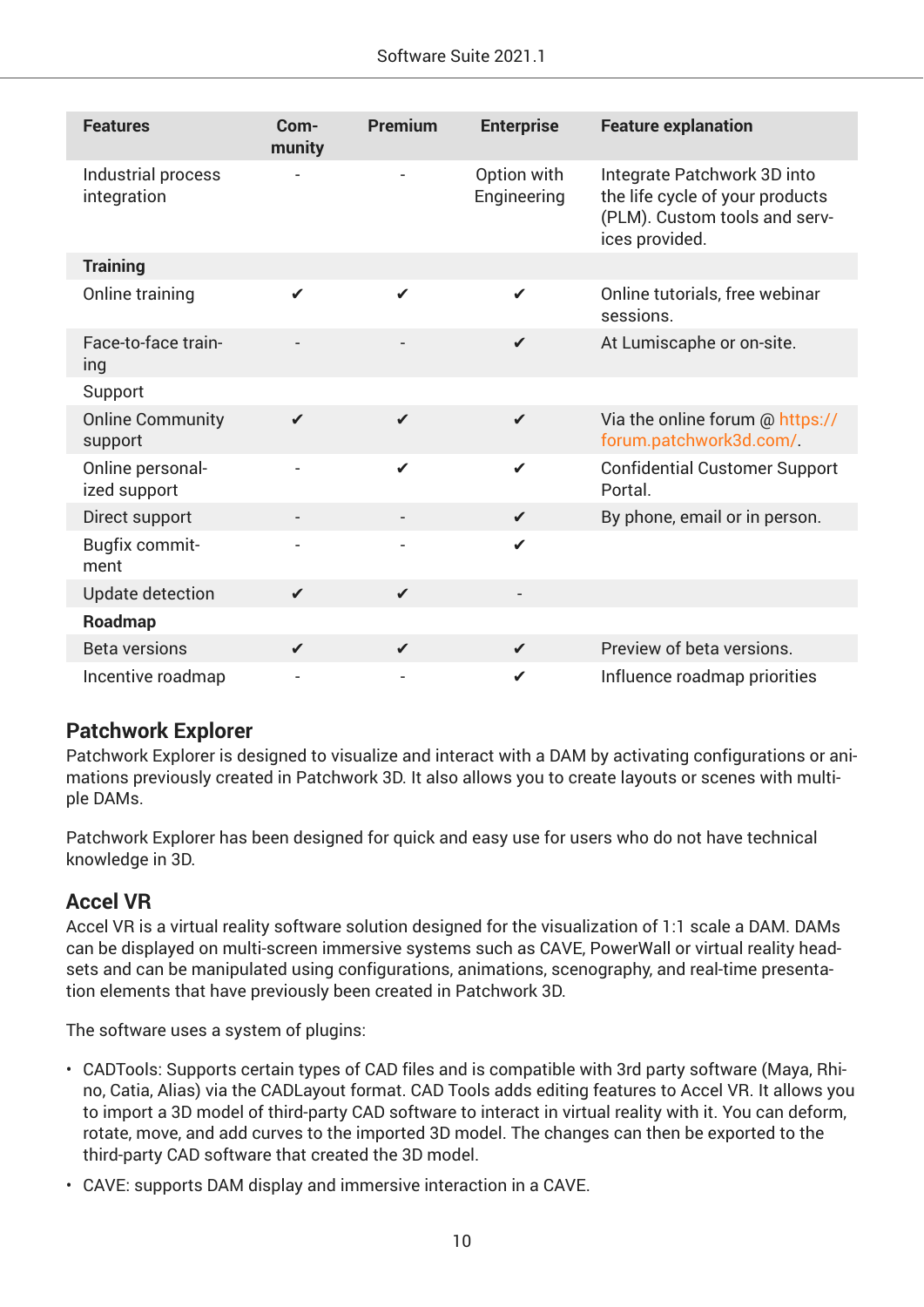- <span id="page-10-0"></span>• HMD: supports DAM display and immersive interaction in a virtual reality headset.
- zSpace: supports DAM display and 3D interaction on a zSpace.
- Projection Mapping: support for the projection of a DAM on a neutral scaled model ("projection mapping").

Accel VR also offers the possibility of directly importing a DAM by logging in from your Lumis 3D account.

Plugin functions are available via user license options.

#### **Lumis 3D**

Lumis 3D is a browser-based document management system including the ability to view and explore a DAM. It includes additional modules for:

- Creating filtered or augmented versions of a DAM, or layouts of multiple DAMs.
- Using DAMs during dynamic presentations for design reviews.
- Creating a non-modifiable presentation based on a DAM.
- Accessing the Lumis 3D mobile app.

Lumis 3D comes in three subscription plans to choose from Enterprise On-Premise, Enterprise Hosted, or Online. All features must be purchased in the same subscription plan.

#### **Lumis 3D iOS**

iOS app for iPad and iPhone that allows access to Lumis 3D data. Its functions include an augmented reality viewing module.

#### **Web Render**

A set of software components for rendering images and videos of a digital aspect mockup via HTTP web requests.

As the rendering "motor" using HTTP requests, Web Render is the back-end tool that provides the rendering service for independent front-end solutions. It is most commonly used to provide rendering power to solutions running on devices with unknown or limited processing power, such as is the case with web-based front-end solutions. It is therefore used to power mobile applications, internet sites, and online configurators.

#### **Workshop SDK**

Software Development Kit for integrators who develop desktop applications that explore and visualize digital aspect mockups. Licenses are available as periodic subscriptions only.

This kit is often used by developers to create interactive kiosks for trade shows, and other personalized viewers for the models created in Patchwork 3D.

### **Additional tools**

| <b>Tool name</b>    | <b>Description</b> | <b>Marketing policy</b> |
|---------------------|--------------------|-------------------------|
| <b>USER PACKAGE</b> |                    |                         |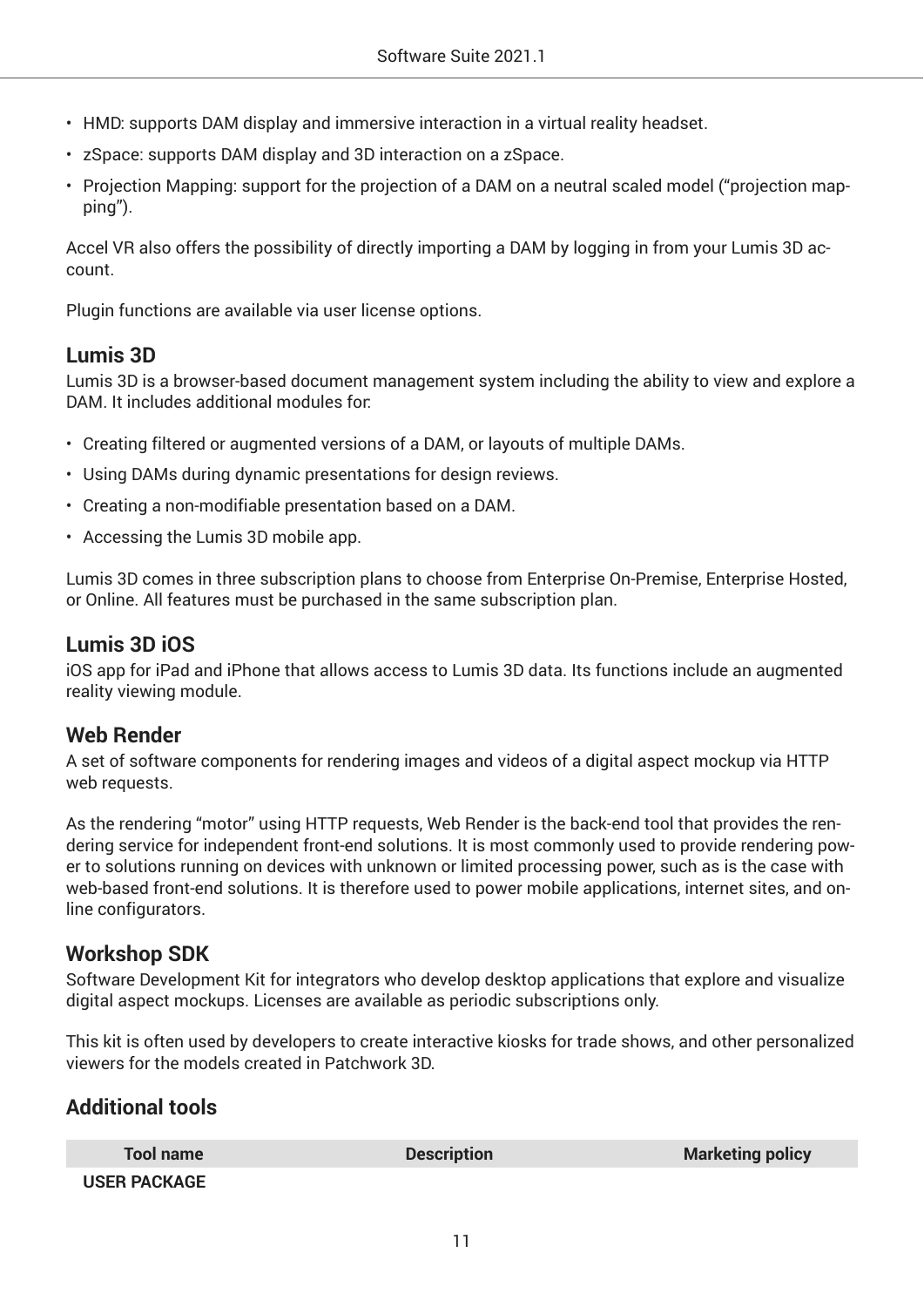<span id="page-11-0"></span>

| <b>Tool name</b>                          | <b>Description</b>                                                        | <b>Marketing policy</b>             |
|-------------------------------------------|---------------------------------------------------------------------------|-------------------------------------|
| <b>Patchwork Batcher</b>                  | Batch processing software for various tasks<br>in Patchwork 3D including: | Must be purchased sep-<br>arately   |
|                                           | • lightmap rendering                                                      |                                     |
|                                           | • Wire file import                                                        |                                     |
|                                           | • Catia v5 file import                                                    |                                     |
|                                           | • tessellation                                                            |                                     |
| Patchwork Lightmap<br>Render              | Distributed calculation software for render-<br>ing lightmaps.            | Provided upon request               |
| <b>Raytracing Cluster</b><br>Unit         | Rendering distributed computing software<br>for raytracing.               | Provided upon request               |
| Iray server                               | Distributed rendering tool with Iray                                      | Not distributed (sold by<br>Nvidia) |
| <b>INTEGRATOR PACK-</b><br><b>AGE</b>     |                                                                           |                                     |
| <b>Patchwork Material</b><br><b>Build</b> | Creates materials used in Patchwork 3D.                                   | Must be purchased sep-<br>arately   |

#### **Patchwork Batcher**

Software for scheduling and grouping ("batching") various tasks in Patchwork 3D.

Patchwork Batcher is most often used for scheduling and batching lightmap calculation for times when the computer running Patchwork 3D is not in use, such as overnight. It is compatible with distributed lightmap rendering when used in conjunction with Patchwork Lightmap Render (see below).

### **Patchwork Lightmap Render**

Software allowing use of a networked computer for distributed lightmap rendering from Patchwork 3D or Patchwork Batcher. It is available upon request addressed to Lumiscaphe.

Distributed lightmap rendering, that is, the ability to use multiple computers to generate (or "bake") the lightmaps used to illuminate products, significantly reduces the time required to create lightmaps. This step is one of the most time-consuming steps in the authoring process, as well as one of the steps that requires the most processing power.

In order to distribute the rendering over multiple computers, the computers a user wishes to use must be running Patchwork Lightmap Render and be connected to the user's computer by a network. Patchwork Lightmap Render is a lightweight application that runs in the background and, when solicited, handles the availability of the computers, the connections between them, and the transfer of data for rendering.

#### **Patchwork Material Build**

Patchwork Material Build creates a Patchwork 3D material based on an XML file that describes the material. Patchwork Material Build is most commonly used as a component that is part of a process in which materials are created at a different stage in the process and then made available to designers or technicians using Patchwork 3D.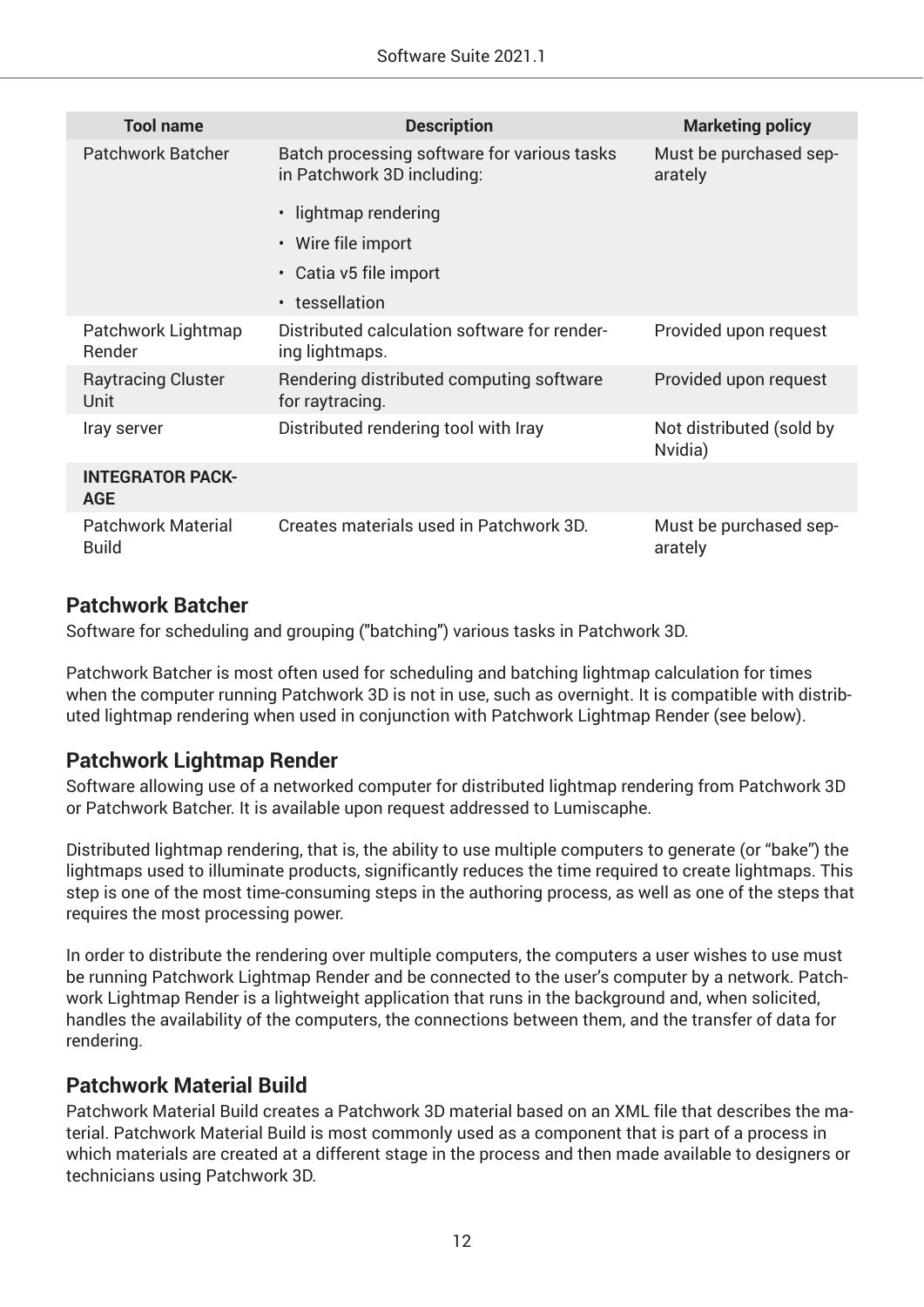<span id="page-12-0"></span>Patchwork Material Build is also capable of modifying material or group of materials of the same class located in the same folder.

# **Lumiscaphe file formats**

| <b>Format</b>       | <b>Use</b>                                 | Is created or exported by               | Is imported or read by              |
|---------------------|--------------------------------------------|-----------------------------------------|-------------------------------------|
| various<br>CAD for- | process input / exter-<br>nal data         | third party software                    | Patchwork 3D Enterprise             |
| mats                |                                            |                                         | Patchwork 3D Communi-<br>ty/Premium |
| P <sub>3</sub> D    | editable DAM crea-<br>tion format          | Patchwork 3D Enterprise                 | Patchwork 3D Enterprise             |
|                     |                                            |                                         | Lumis 3D                            |
| P3DPRO              | editable DAM crea-<br>tion format          | Patchwork 3D Professional               | Patchwork 3D Professio-<br>nal      |
|                     |                                            |                                         | On migration option:                |
|                     |                                            |                                         | Patchwork 3D Enterprise             |
| <b>KDR</b>          | condensed and non-<br>editable DAM format  | Patchwork 3D Enterprise                 | Patchwork Explorer                  |
|                     |                                            |                                         | <b>Accel VR</b>                     |
|                     |                                            |                                         | Lumis 3D                            |
|                     |                                            |                                         | Web Render                          |
| P3DXML              | intermediary Xml for-<br>mat of a DAM      | Patchwork 3D Enterprise                 | Patchwork 3D Enterprise             |
| <b>KPL</b>          | DAM layout format                          | Patchwork Explorer                      | Patchwork Explorer                  |
|                     |                                            | <b>Accel VR</b>                         | <b>Accel VR</b>                     |
|                     |                                            |                                         | Lumis 3D                            |
| <b>FBX</b>          | standardized ex-<br>change format for 3D   | third party software                    | third party software                |
|                     | objects                                    | Patchwork 3D Enterprise                 | Patchwork 3D Enterprise             |
|                     |                                            | Patchwork 3D Community/<br>Premium      |                                     |
| <b>KDM</b>          | non-editable format<br>of the KMT material | <b>KMT2KDM</b> converter                | Lumis 3D                            |
| <b>XmlProduct</b>   | DAM format                                 | Patchwork 3D Enterprise                 | Patchwork 3D Enterprise             |
| <b>OBJ</b>          | 3D object format (ge-<br>ometry)           | third party software                    | third party software                |
|                     |                                            | Patchwork 3D Enterprise                 |                                     |
|                     |                                            | Patchwork 3D Community/<br>Professional |                                     |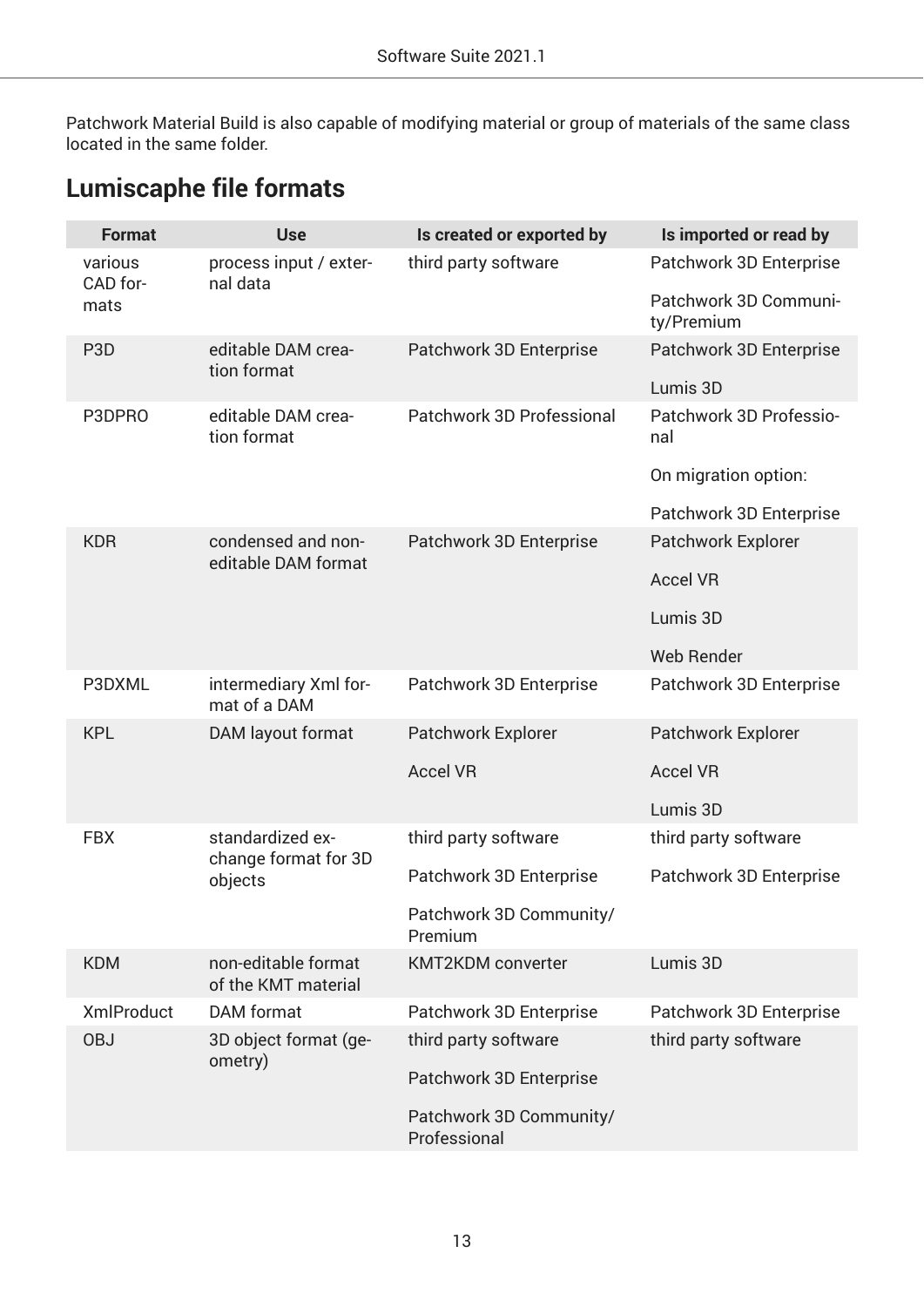# <span id="page-13-0"></span>**DAM production workflow dependencies**

| <b>Operating soft-</b><br>ware | <b>Function</b>                                      | <b>Required preparation</b>    |
|--------------------------------|------------------------------------------------------|--------------------------------|
| Lumis 3D                       | Automatic animation thumbnails                       | Patchwork 3D                   |
|                                |                                                      | See Lumis 3D documentation     |
| Lumis 3D                       | Automatic animation thumbnails                       | Patchwork 3D                   |
|                                |                                                      | See Lumis 3D documentation     |
| Lumis 3D                       | Configuration zones (material replace-<br>ment)      | Patchwork 3D                   |
|                                |                                                      | See Lumis 3D documentation     |
| <b>Accel VR</b>                | Trigger surfaces for configuration cy-<br>cles       | Patchwork 3D                   |
|                                |                                                      | See Patchwork 3D documentation |
| <b>Accel VR</b>                | Trigger surfaces for animations                      | Patchwork 3D                   |
|                                |                                                      | See Patchwork 3D documentation |
| <b>Accel VR</b>                | Automatic configuration thumbnails                   | Patchwork 3D                   |
|                                |                                                      | See Patchwork 3D documentation |
| <b>Accel VR</b>                | Exclude tagged surface when using<br>clipping planes | Patchwork 3D                   |
|                                |                                                      | See Patchwork 3D documentation |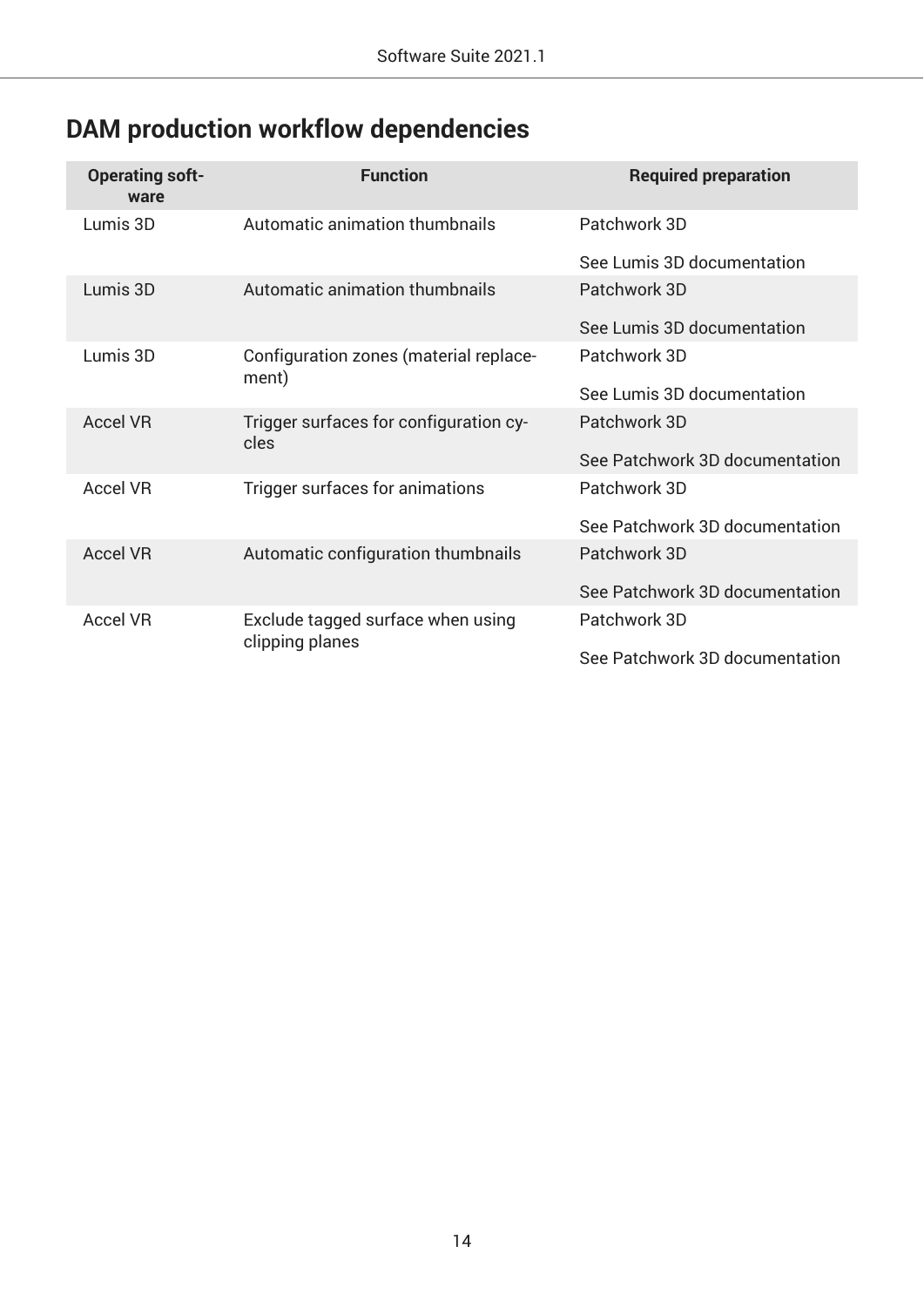# <span id="page-14-0"></span>**SOFTWARE AVAILABILITY AND FUNCTIONALITIES**

### **Software Suite 2021.1**

| S2 (Jul-<br>Dec)                   | <b>Version</b> | IN                   | <b>OUT</b>               | <b>Main Features (non-exhaus-</b><br>tive list)                                                                                                                                                                                                                                                                                                                                                                                                     | <b>Release</b><br><b>Date</b> |
|------------------------------------|----------------|----------------------|--------------------------|-----------------------------------------------------------------------------------------------------------------------------------------------------------------------------------------------------------------------------------------------------------------------------------------------------------------------------------------------------------------------------------------------------------------------------------------------------|-------------------------------|
| Patch-<br>work 3D                  | 2021.1         | 2021.1               | 2021.1<br>X <sub>5</sub> | SSAO integration   Viewing &<br>modifying cameras   Alias plu-<br>gin (Enterprise/Engineering<br>version only)   Changing the<br>color of an AxF CPA2 (Enter-<br>prise/Engineering version on-<br>ly) Improvements of: the be-<br>havior of stitches on surfaces<br>(Enterprise/Engineering ver-<br>sion only) and the database<br>size.   Multilayer export in PNG<br>format   Environnement materi-<br>al support in Iray [experimen-<br>$t$ al]. | 08/03/2021                    |
| Patch-<br>work<br><b>Batcher</b>   | 2021.1         | 2020.1               | 2021.1                   | <b>Support of Patchwork 3D</b><br>2021.1 files                                                                                                                                                                                                                                                                                                                                                                                                      | 08/03/2021                    |
| Patch-<br>work Ex-<br>plorer       | 2021.1         | $\geq$ X5            | n/a                      |                                                                                                                                                                                                                                                                                                                                                                                                                                                     | 08/03/2021                    |
| <b>Accel VR</b>                    | 2021.1         | $\geq$ X5            | n/a                      | New UI for advanced system<br>settings.   Scene layout im-<br>port/export with KPL files.  <br>Loop animation playback.  <br>New hand avatar   Canon<br>MREAL Support   Improve-<br>ments of the intersection be-<br>havior in CAD Tools.                                                                                                                                                                                                           | 08/03/2021                    |
| Lumis<br>3D / Lu-<br>mis 3D<br>iOS | 2021.1         | 22019.1<br>$\leq$ X5 | n/a                      | Patchwork 3D 2021.1 file sup-<br>ports                                                                                                                                                                                                                                                                                                                                                                                                              | 08/03/2021                    |
| Web Ren-<br>der                    | 2021.1         | $\geq$ X5            | n/a                      | Patchwork 3D 2021.1 file sup-<br>ports                                                                                                                                                                                                                                                                                                                                                                                                              | 08/03/2021                    |
| Work-<br>shop SDK                  | 2021.1         | $\leq$ X5            |                          | <b>Support of Patchwork 3D</b><br>2020.2 files                                                                                                                                                                                                                                                                                                                                                                                                      | 08/03/2021                    |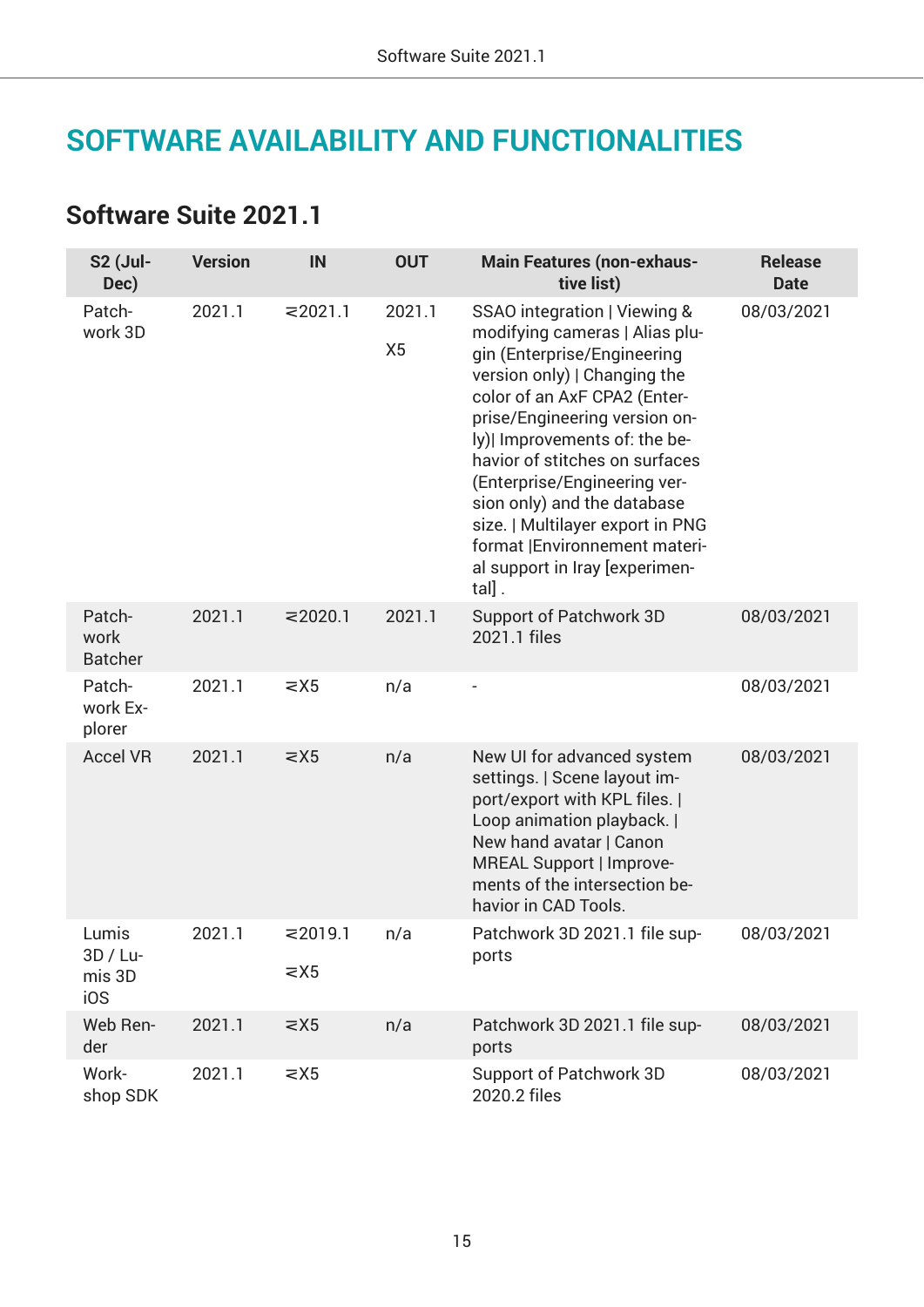## <span id="page-15-0"></span>**Software Suite 2020.2**

| <b>S2 (Jul-</b><br>Dec)            | <b>Version</b> | IN                            | <b>OUT</b>   | <b>Main Features (non-exhaus-</b><br>tive list)                                                                                                                                                                                                                                                                                                                     | <b>Release Date</b> |
|------------------------------------|----------------|-------------------------------|--------------|---------------------------------------------------------------------------------------------------------------------------------------------------------------------------------------------------------------------------------------------------------------------------------------------------------------------------------------------------------------------|---------------------|
| Patch-<br>work 3D                  | 2020.2         | $\approx$ 2020.2              | 2020.2<br>X4 | Scaling (All versions)   Import<br>of materials from Catia / Sol-<br>idworks / NX / ProE / Step<br>(All versions)   Improved im-<br>ports (All versions)   Im-<br>proved scripting (Enterprise)                                                                                                                                                                     | 07/09/2020          |
| Patch-<br>work<br><b>Batcher</b>   | 2020.2         | $= 2020.1$                    | 2020.2       | <b>Support of Patchwork 3D</b><br>2020.2 files                                                                                                                                                                                                                                                                                                                      | 07/09/2020          |
| Patch-<br>work Ex-<br>plorer       | 2020.2         | $\leq$ X4                     | n/a          |                                                                                                                                                                                                                                                                                                                                                                     | 07/09/2020          |
| <b>Accel VR</b>                    | 2020.2         | $\leq$ X4                     | n/a          | Addition of the interocular<br>distance   Addition of the<br>possibility to adjust the rota-<br>tion speed of turntables   Ad-<br>dition of the possibility to re-<br>build local environments<br>when changing the configura-<br>tion   Addition of the possibili-<br>ty to recover surface colors<br>when importing a Catia file<br>(CAD Tools license required). | 07/09/2020          |
| Lumis<br>3D / Lu-<br>mis 3D<br>iOS | 2020.2         | $\approx$ 2019.1<br>$\leq$ X4 | n/a          | Support of Patchwork 3D<br>2020.2 files                                                                                                                                                                                                                                                                                                                             | 07/09/2020          |
| Web Ren-<br>der                    | 2020.2         | $\leq$ X4                     | n/a          | <b>Support of Patchwork 3D</b><br>2020.2 files                                                                                                                                                                                                                                                                                                                      | 07/09/2020          |
| Workshop<br><b>SDK</b>             | 2020.2         | $\leq$ X4                     |              | Support of Patchwork 3D<br>2020.2 files                                                                                                                                                                                                                                                                                                                             | 07/09/2020          |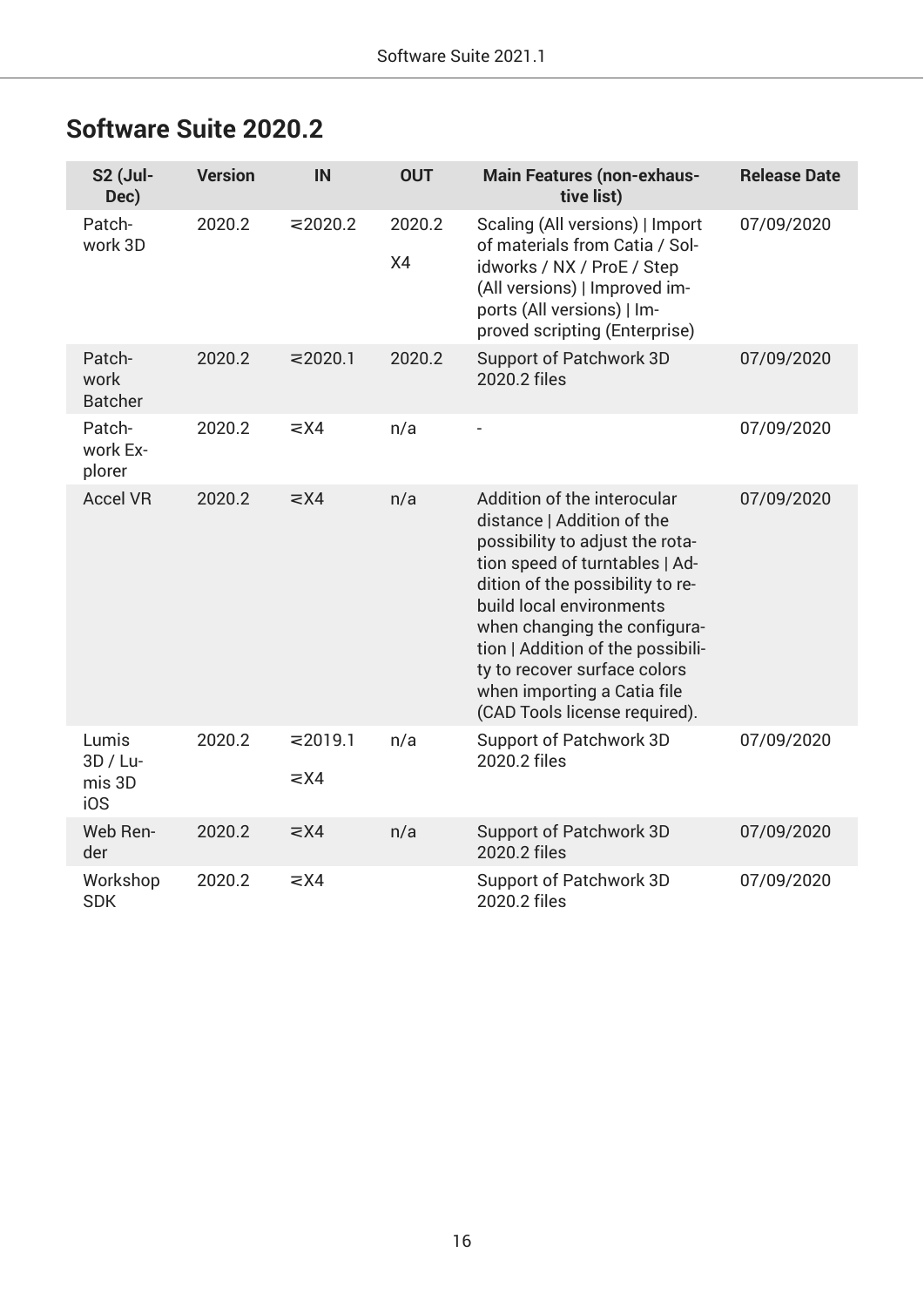## <span id="page-16-0"></span>**Software Suite 2020.1**

| $S1$ (Jan-<br>Jun)            | <b>Version</b> | <b>IN</b>                     | <b>OUT</b>   | <b>Main Features (non-ex-</b><br>haustive list)                                                                                          | <b>Release Date</b> |
|-------------------------------|----------------|-------------------------------|--------------|------------------------------------------------------------------------------------------------------------------------------------------|---------------------|
| Patchwork<br>3D               | 2020.1         | $\approx$ 2020.1              | 2020.1<br>X4 | <b>Scripting Python (Enter-</b><br>prise)   Stitching Workshop<br>(Enterprise)   Floating<br>Viewport of Matter (All ver-<br>sions)      | 02/03/2020          |
|                               |                |                               |              | License tokens (Enterprise)<br>Select/translate/rotate in<br>Matter (All versions)   Cam-<br>eras in the configuration<br>(All versions) |                     |
| Patchwork<br><b>Batcher</b>   | 2020.1         | $= 2020.1$                    | 2020.1       | Support of Patchwork 3D<br>2020.1 files                                                                                                  | 02/03/2020          |
| Patchwork<br>Explorer         | 2020.1         | $\leq$ X4                     | n/a          |                                                                                                                                          | 02/03/2020          |
| <b>Accel VR</b>               | 2020.1         | $\leq$ X4                     | n/a          | License tokens   Stability<br>improvement (CAVE, Syn-<br>chronization, etc )                                                             | 02/03/2020          |
| Lumis 3D /<br>Lumis 3D<br>i0S | 2020.1         | $\approx$ 2019.1<br>$\leq$ X4 | n/a          | Split GED/Explorer                                                                                                                       | 02/03/2020          |
| Web Render                    | 2020.1         | $\leq$ X4                     | n/a          |                                                                                                                                          | 02/03/2020          |
| Workshop<br><b>SDK</b>        | 2020.1         | $\leq$ X4                     |              |                                                                                                                                          | 02/03/2020          |

# **Software Suite 2019.2**

| <b>S2 (Jul-</b><br>Dec)     | <b>Version</b> | <b>IN</b>        | <b>OUT</b>   | <b>Main Features (non-exhaus-</b><br>tive list)                     | <b>Release Date</b> |
|-----------------------------|----------------|------------------|--------------|---------------------------------------------------------------------|---------------------|
| Patchwork<br>3D             | 2019.2         | $\approx$ 2019.2 | 2019.2<br>X4 | Flakes layer   AxF CPA2 sup-<br>port   Simplified import/<br>export | 02/09/2019          |
| Patchwork<br><b>Batcher</b> | 2019.2         | $\approx$ 2019.2 | 2019.2       | Support of Patchwork 3D<br>2019.2 files                             | 02/09/2019          |
| Patchwork<br>Explorer       | 2019.2         | $\geq$ X4        | n/a          | Compatibility with KDR X4<br>files                                  | 02/09/2019          |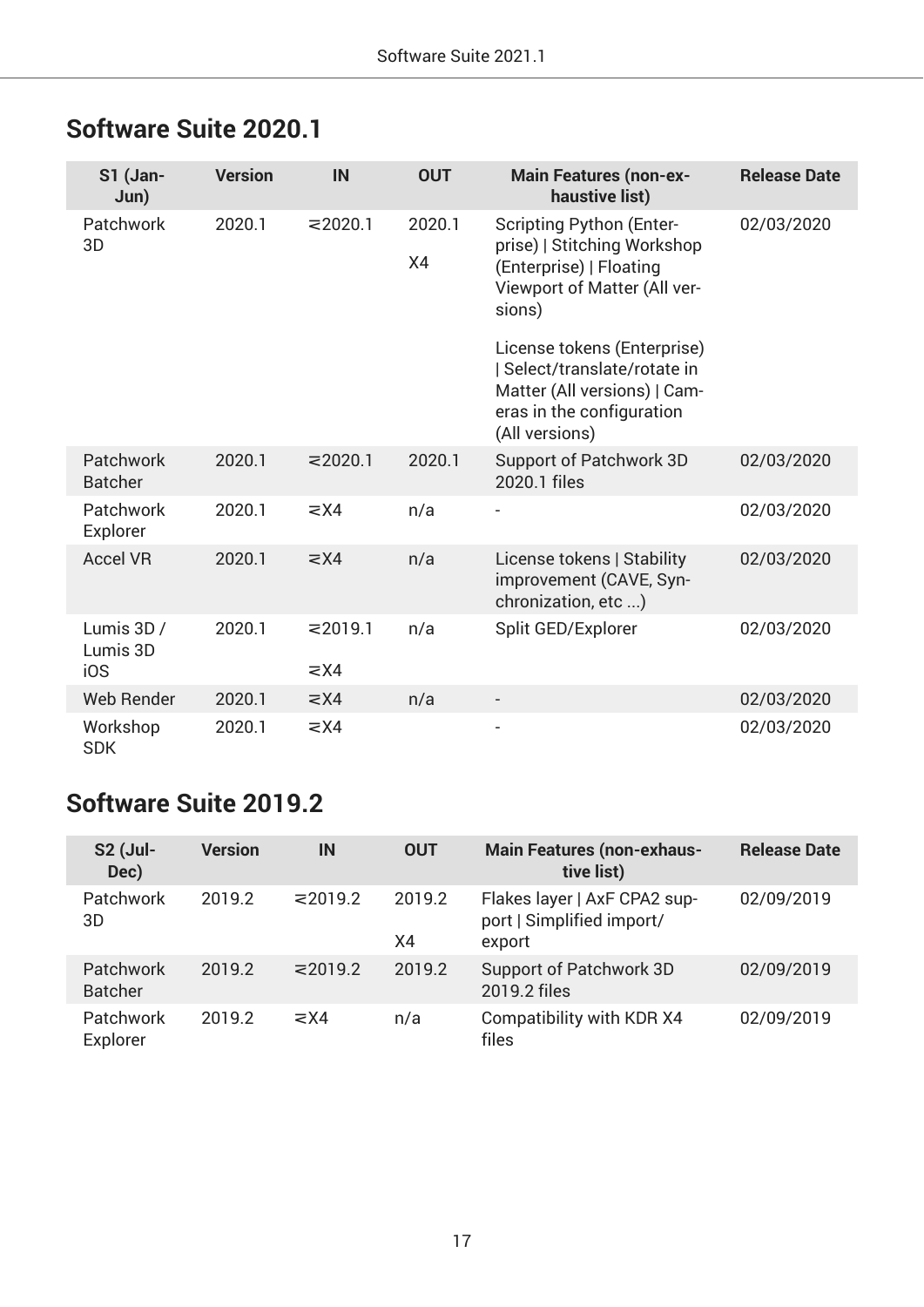| $S2$ (Jul-<br>Dec)            | <b>Version</b> | IN                            | <b>OUT</b> | <b>Main Features (non-exhaus-</b><br>tive list)                                                                                                                                                                                                                                  | <b>Release Date</b> |
|-------------------------------|----------------|-------------------------------|------------|----------------------------------------------------------------------------------------------------------------------------------------------------------------------------------------------------------------------------------------------------------------------------------|---------------------|
| <b>Accel VR</b>               | 2019.2         | $\geq$ X4                     | n/a        | New User Interface   Associ-<br>ated SDK for internal integra-<br>tion projects   Connection to<br>Lumis 3D   Mannequin   VRC<br>Cave functionalities: Turnta-<br>bles, Targeted navigation,<br>Antialiasing   DTrack proto-<br>col support   Compatibility<br>with KDR X4 files | 20/09/2019          |
| Lumis 3D /<br>Lumis 3D<br>iOS | 2019.2         | $\approx$ 2019.1<br>$\leq$ X4 | n/a        | WebGL Rendering, Compati-<br>bility with KDR X4 files                                                                                                                                                                                                                            | 02/09/2019          |
| Web Ren-<br>der               | 2019.2         | $\leq$ X4                     | n/a        | Compatibility with KDR X4<br>files                                                                                                                                                                                                                                               | 02/09/2019          |
| Workshop<br><b>SDK</b>        | 2019.2         | $\geq$ X4                     |            | Compatibility with KDR X4<br>files                                                                                                                                                                                                                                               | 02/09/2019          |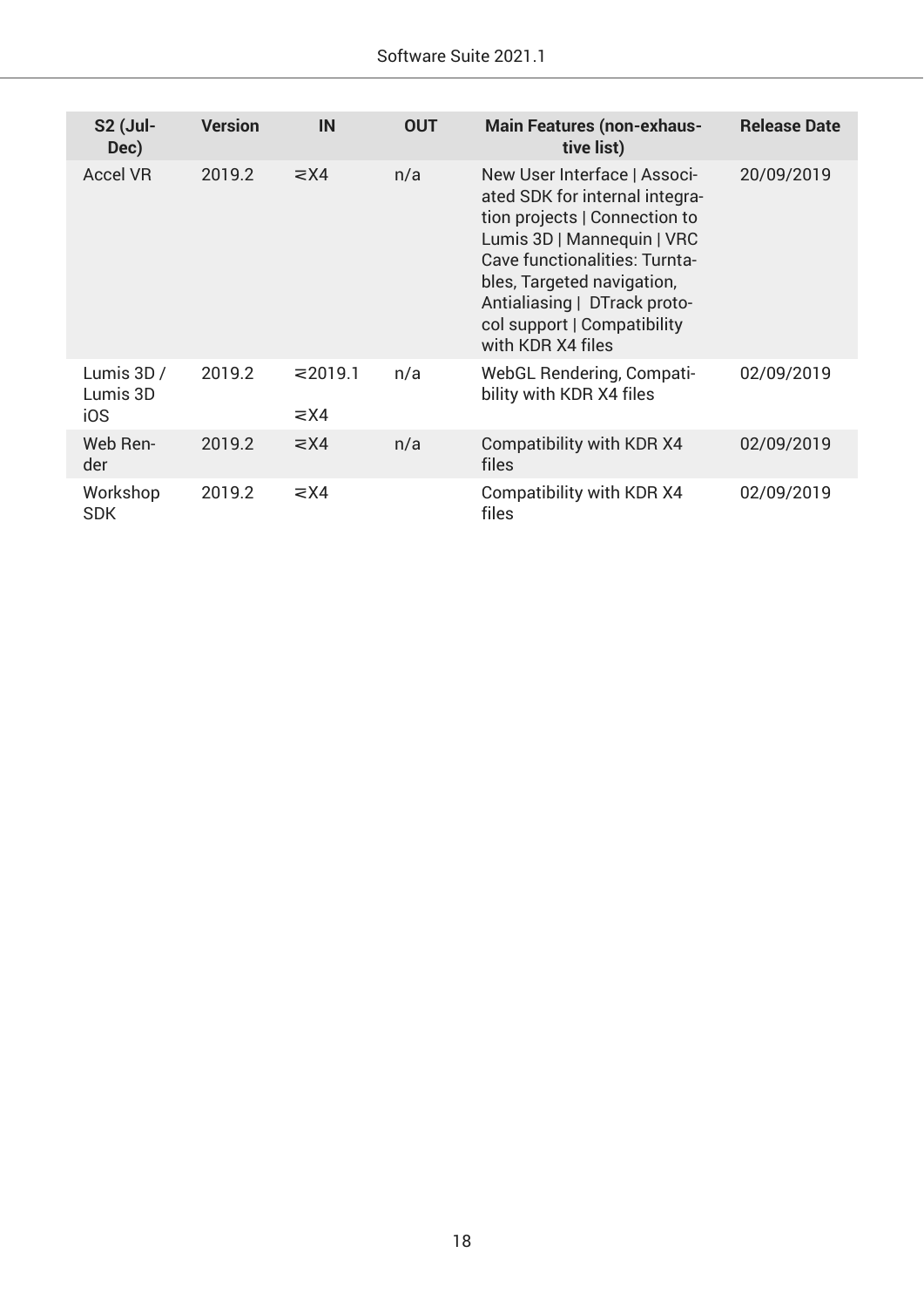# <span id="page-18-0"></span>**VERSION RELEASE RULES AND PATCH UPDATE SUPPORT**

The release rule for versions is as follows.



### **NOTE**

**Two (2) versions of the Software Suite per year:**

For example 2020.1 and 2020.2

One version per semester.



#### **NOTE**

**Patch support is valid for a rolling 2-year period.**

Example for Patchwork 3D:

| <b>Version</b> | <b>Release date</b> | Patch support end date |
|----------------|---------------------|------------------------|
| 2021.1         | 2021-03             | 2023-03                |
| 2020.2         | 2020-09             | 2022-09                |
| 2020.1         | 2020-03             | 2022-03                |
| 2019.2         | 2019-09             | 2021-09                |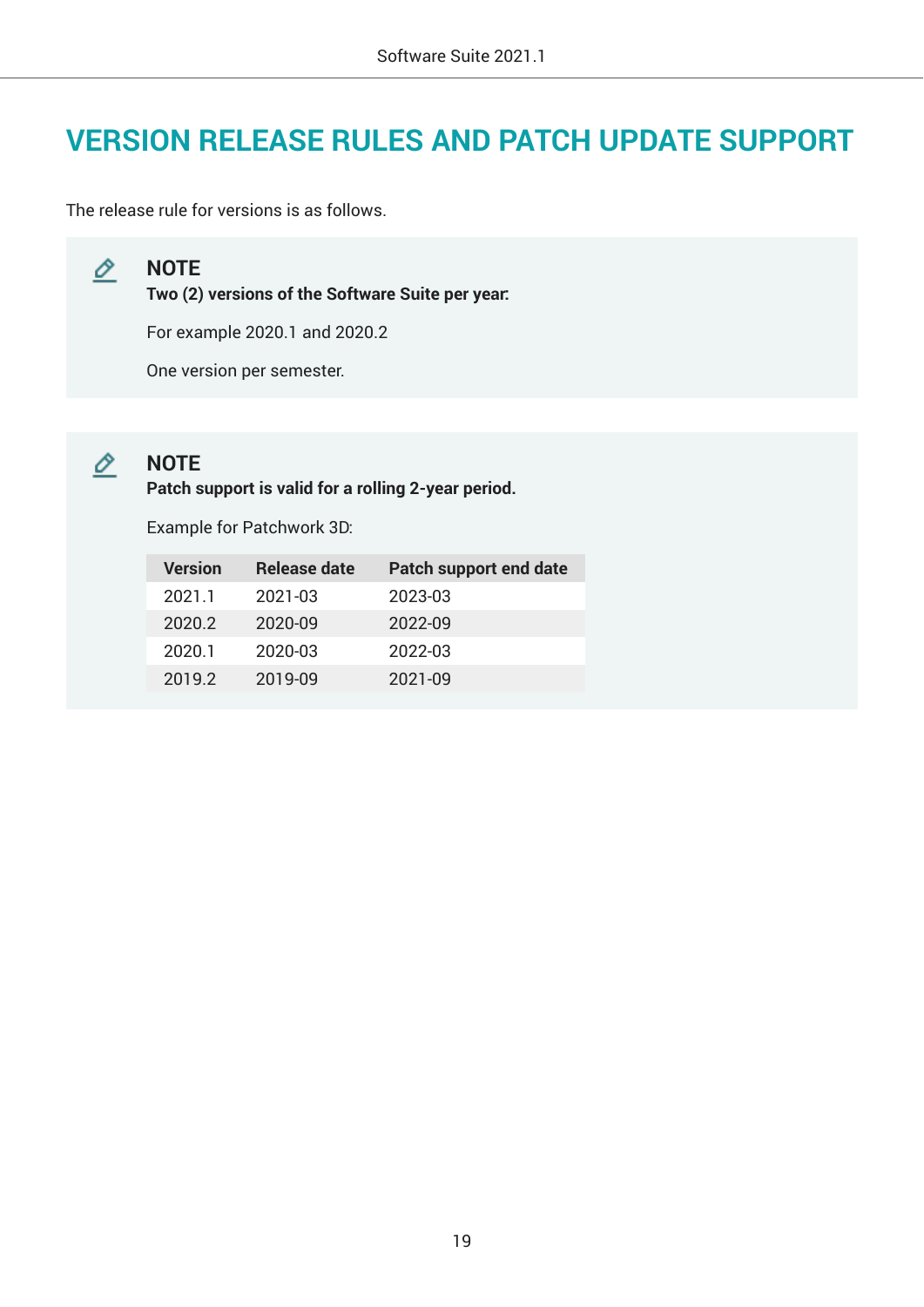# <span id="page-19-0"></span>**NAMES AND VERSIONING RULES**

### **Software Suite**

Each quarter, each major or minor software release is grouped into a guaranteed Software Suite to work together.

Each release of the Software Suite is named as follows for each quarter:

**[Edition] Suite [year] S1** Ex: Enterprise Suite 2019 S2

**[Edition] Suite [year] S2**

### **Products**

The complete designation of a Lumiscaphe product version is constructed according to the following scheme:

| <b>Software</b> | <b>Edition</b>                               | year. m |  | Xi release r |
|-----------------|----------------------------------------------|---------|--|--------------|
| Patchwork 3D    | Enterprise 2019. 1 X2 release 1 <sup>a</sup> |         |  |              |

aln the name of the software shortcuts, the mention "release r" does not appear.

Ex : Patchwork⊔3D⊔Enterprise⊔2019.1⊔X2⊔releaseப1

 $u =$ space

The product version number indicates the functional evolutions of the product.

**year**= major A new major version of Patchwork 3D Enterprise introduces significant new features or improvements to the use of existing features. A migration plan to accompany the evolution of client processes is required when distributing a major version.

Lumiscaphe releases one major version per year.



#### **NOTE**

The **major** version number is incremented when there are functional changes.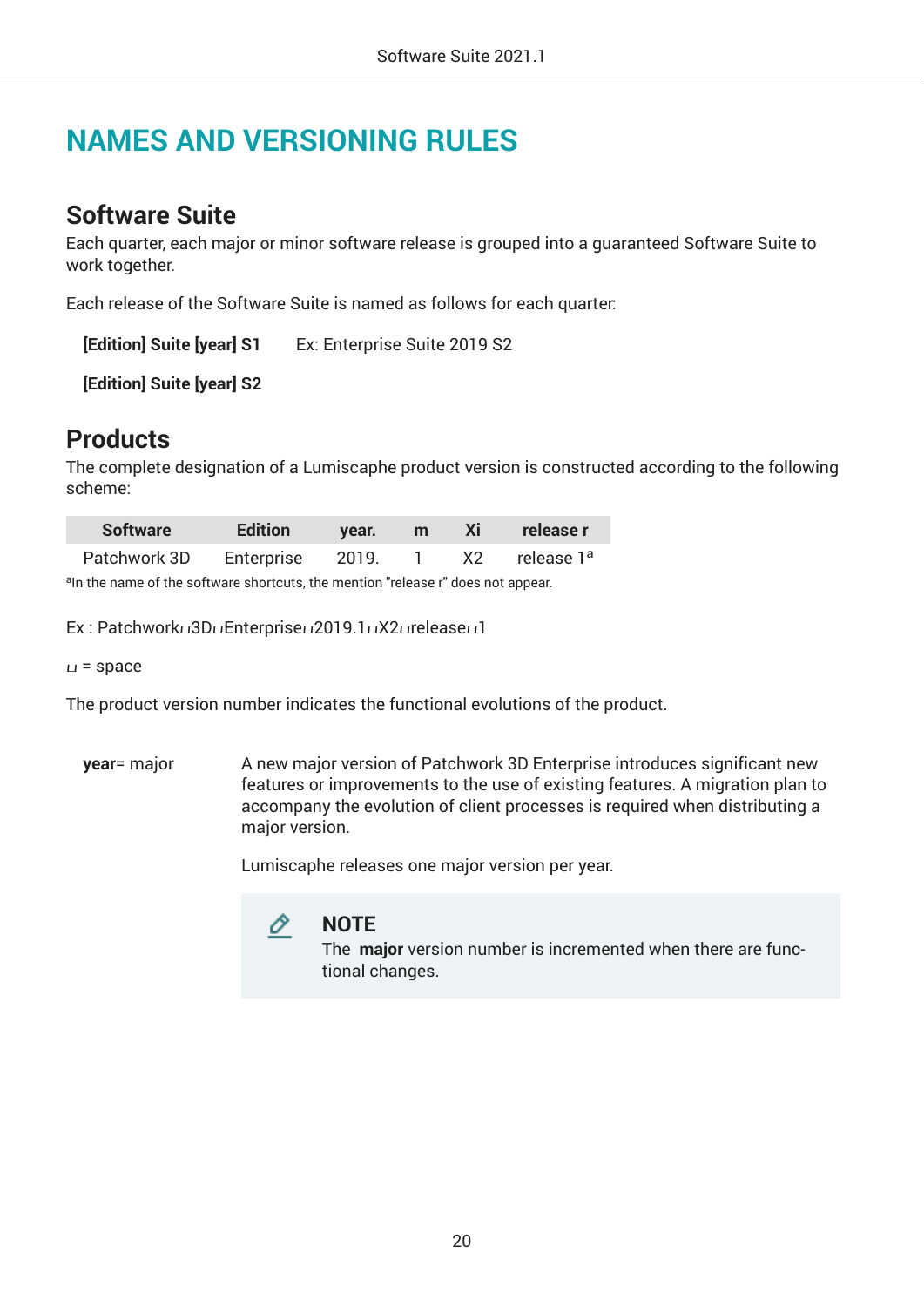| $m =$ minor     | The minor version number is increased when integrated third party products<br>are updated in order to bring minor updates or minor improvements to these<br>products.                                                                                                          |  |  |  |
|-----------------|--------------------------------------------------------------------------------------------------------------------------------------------------------------------------------------------------------------------------------------------------------------------------------|--|--|--|
|                 | For example, Patchwork 3D Enterprise uses third party products for certain<br>functions:                                                                                                                                                                                       |  |  |  |
|                 | • the import of certain CAD formats such: Step, ProE, Catia, NX, Parasolid,<br>Iges, Wire, etc,                                                                                                                                                                                |  |  |  |
|                 | • the handling of a lighting environment with HDR Light Studio.                                                                                                                                                                                                                |  |  |  |
|                 | A minor version of Patchwork 3D Enterprise may also add new features. It<br>cannot, however, introduce new major features or significantly change the use<br>of existing features. A migration plan is not required for client processes when<br>distributing a minor version. |  |  |  |
|                 | Two versions are released per year with a semestrial frequency: one major and<br>one minor OR two majors.                                                                                                                                                                      |  |  |  |
|                 | <b>NOTE</b><br>0<br>The minor version number is incremented whenever a bug<br>is corrected. The P3D and KDR formats are not modified.                                                                                                                                          |  |  |  |
| release r<br>or | A corrective version only contains corrections. Functional updates are never<br>included in corrective versions. A corrective version must be able to be re-<br>leased to all licensed users without updating documentation, translations                                      |  |  |  |
| $r^a$           | <b>NOTE</b><br>The revision number is incremented whenever a bug is correc-                                                                                                                                                                                                    |  |  |  |

aThe release number r may not be displayed in the software shortcuts.

Each new product version corresponds to the incrementation of one of these numbers with regards to the previous version number of the product. Lower-level numbers then reset to zero.

ted. The P3D and KDR formats are not modified.

For example:

- Patchwork 3D Enterprise 2019.1 could be the next minor version after the corrective version number 2019.0.
- Patchwork 3D Enterprise 2020.0 is a new major version that might follow the corrective version number 2019.2.



#### **WARNING**

*The difference between a "major" version and a "minor" version is at the discretion of the marketing and sales departments.*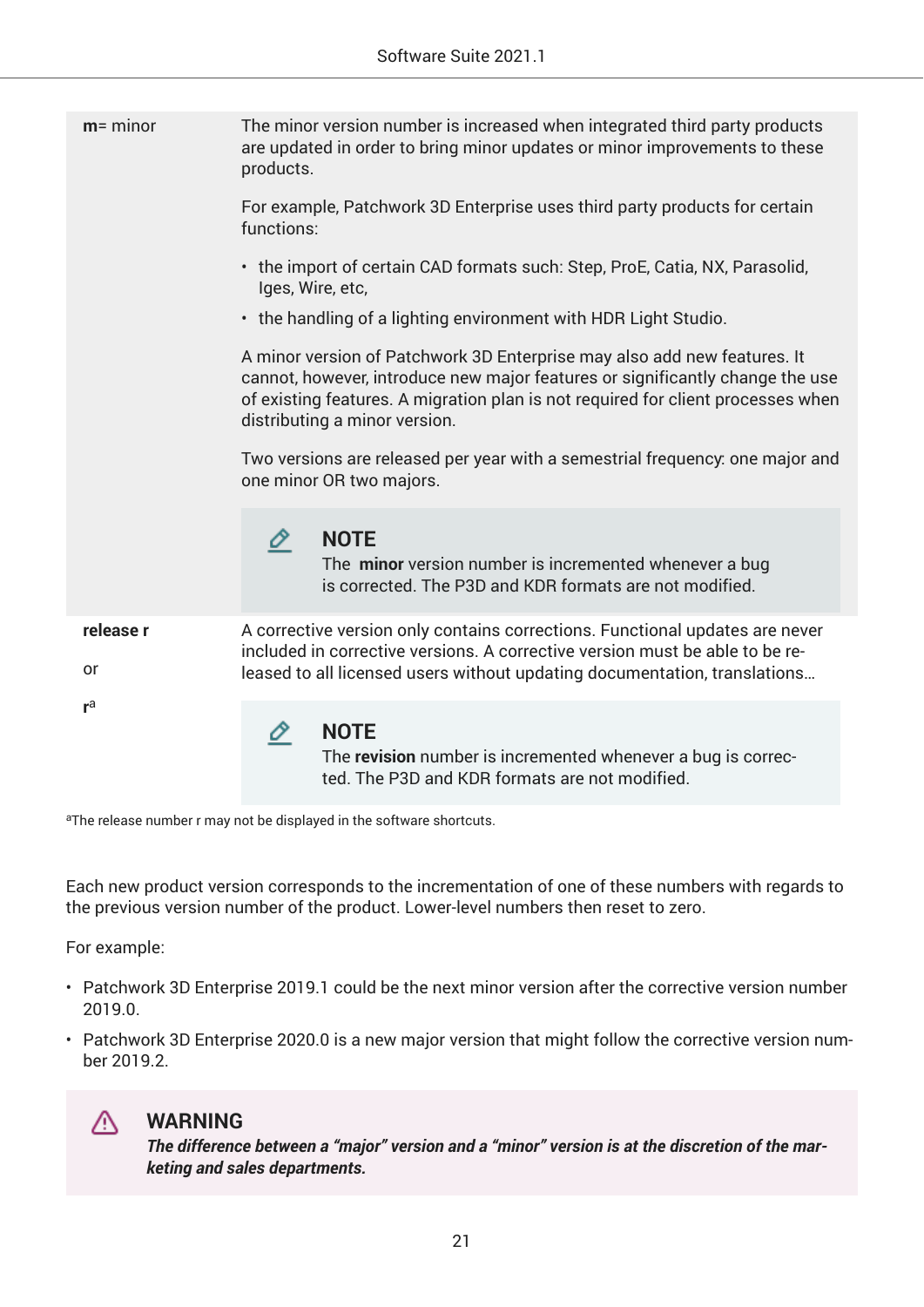## <span id="page-21-0"></span>**KDR data**

The addition of new features in Patchwork 3D affects the data to be exported to KDR. So we decorrelated the software version numbers from the KDR format and added Xi in the software naming.

#### **Compatibility between software within the same release of the Software Suite is ensured.**

The version of the KDR named *Xi* may differ between the software components of a release of the same *Sn* version of the Suite.

However, it is guaranteed that Patchwork 3D's KDR export can generate KDR files that are compatible with other products in the Suite.

The mention *Xi*, after the product version number, indicates compatibility with the KDR format from Patchwork 3D.

- For example, when the **Enterprise Suite 2019 S1** contains Patchwork 3D Enterprise 2019.1 **X3** and Patchwork Explorer Enterprise 2019.1 **X3**, it can still use the KDR files from Patchwork 3D because it is the same version (**X3**).
- For example, when the **Enterprise Suite 2019 S2** Includes Patchwork 3D Enterprise 2019.2 **X4** and Patchwork Explorer Enterprise 2019.1 **X3**, the latter can still use the KDR files from Patchwork 3D **by specifying the X3 format when exporting**.

| <b>KDR</b>     | <b>Version</b>        | <b>Description</b>                                   |
|----------------|-----------------------|------------------------------------------------------|
| X <sub>1</sub> | From v8.0 to v8.2     | "Software Suite v8.0"                                |
| X <sub>2</sub> | V8.3                  | U or V repetition for stickers and textures.         |
|                |                       | Repetition for labels and textures in mirror.        |
| X3             | 2019.1                | Using the roughness map.                             |
| X <sub>4</sub> | From 2019.2 to 2020.2 | AxF CarPaint (CPA2) materials.                       |
|                |                       | Choice of units for overlays and post-processes.     |
| X <sub>5</sub> | 2021.1                | Recolouring of AxF CarPaint (CAP2) materials.        |
|                |                       | <b>SSAO</b>                                          |
|                |                       | Cameras exposure property addition in configurators. |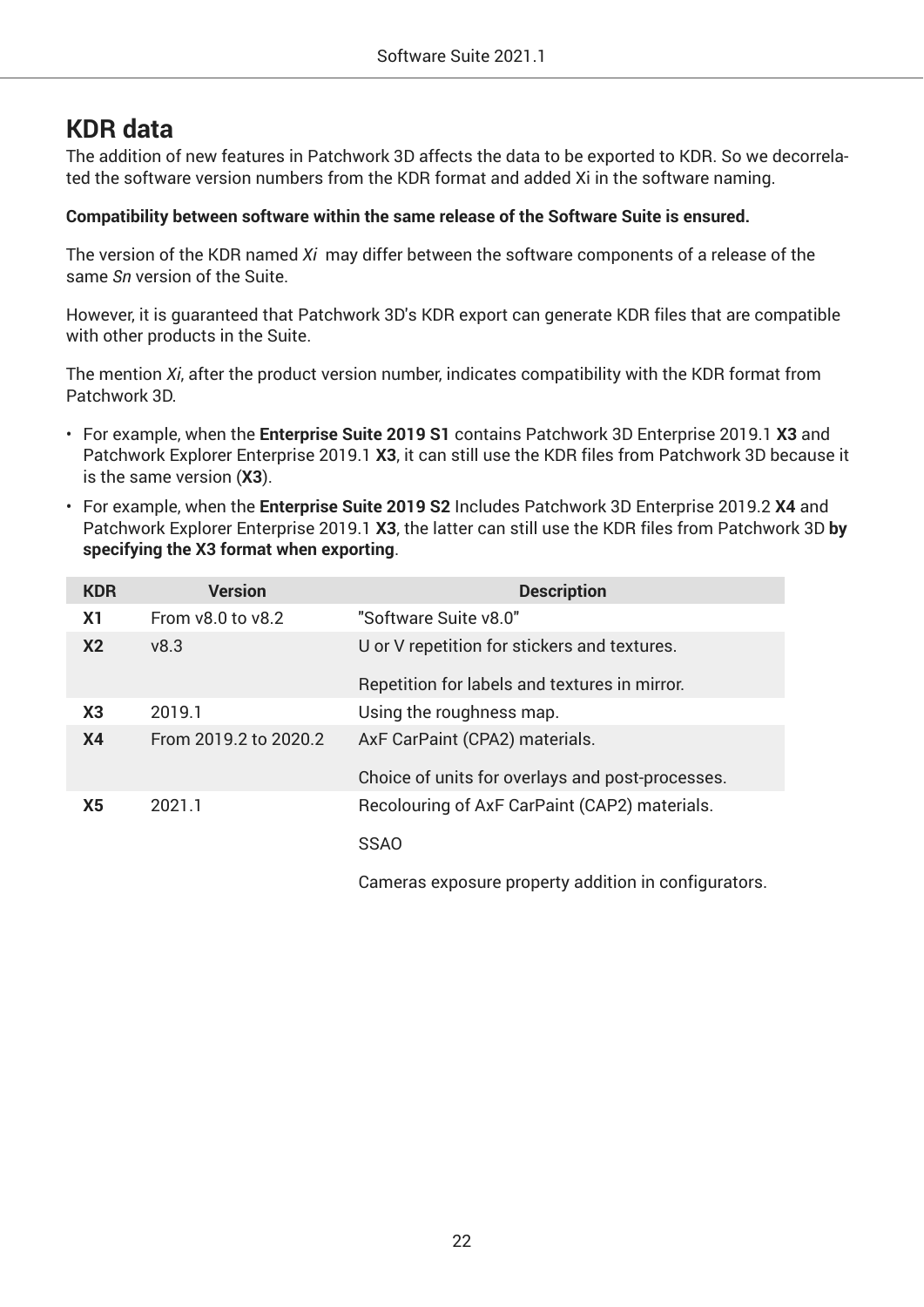# <span id="page-22-0"></span>**FILE FORMAT COMPATIBILITY**

## **P3D and P3DPRO format compatibility**

The file formats between the different versions of the software are not mutually compatible, that is, they can not be read or modified by the software of a different version.

|                                              | <b>Enterprise</b> | <b>Premium/Community</b> |
|----------------------------------------------|-------------------|--------------------------|
| *.p3d (Enterprise)                           | Native format     | Cannot be read           |
| *.p3d (Premium/Community)                    | Compatible<br>a   | Native format            |
| *.p3dpro<br><sup>a</sup> With license option | Cannot be read    | Cannot be read           |

## **Compatibility of the P3D format between different versions of Patchwork 3D**

In the case of Patchwork 3D Enterprise, the version numbers follow the rules mentioned below.

|                         |        | <b>Major compatibility</b>                                                                                     |
|-------------------------|--------|----------------------------------------------------------------------------------------------------------------|
| Patchwork 3D Enterprise | 2019.1 | <b>Compatible</b>                                                                                              |
|                         |        | A file created in Patchwork 3D Enterprise v8.0 can be read<br>and edited in Patchwork 3D Enterprise 2019.1.    |
|                         |        |                                                                                                                |
| File generated by       | V8.0   |                                                                                                                |
| Patchwork 3D Enterprise |        |                                                                                                                |
|                         |        |                                                                                                                |
| Patchwork 3D Enterprise | v7.1   | <b>Incompatible</b>                                                                                            |
|                         |        | A file created in Patchwork 3D Enterprise v8.0 can never<br>be read or edited in Patchwork 3D Enterprise v7.1. |
|                         |        | <b>Minor compatibility</b>                                                                                     |
| Patchwork 3D Enterprise | 2019.2 | <b>Compatible</b>                                                                                              |
|                         |        | A P3D file created by Patchwork 3D Enterprise 2019.1<br>could be read in Patchwork 3D Enterprise 2019.2.       |
|                         |        |                                                                                                                |
| File generated by       | 2019.1 |                                                                                                                |
| Patchwork 3D Enterprise |        |                                                                                                                |